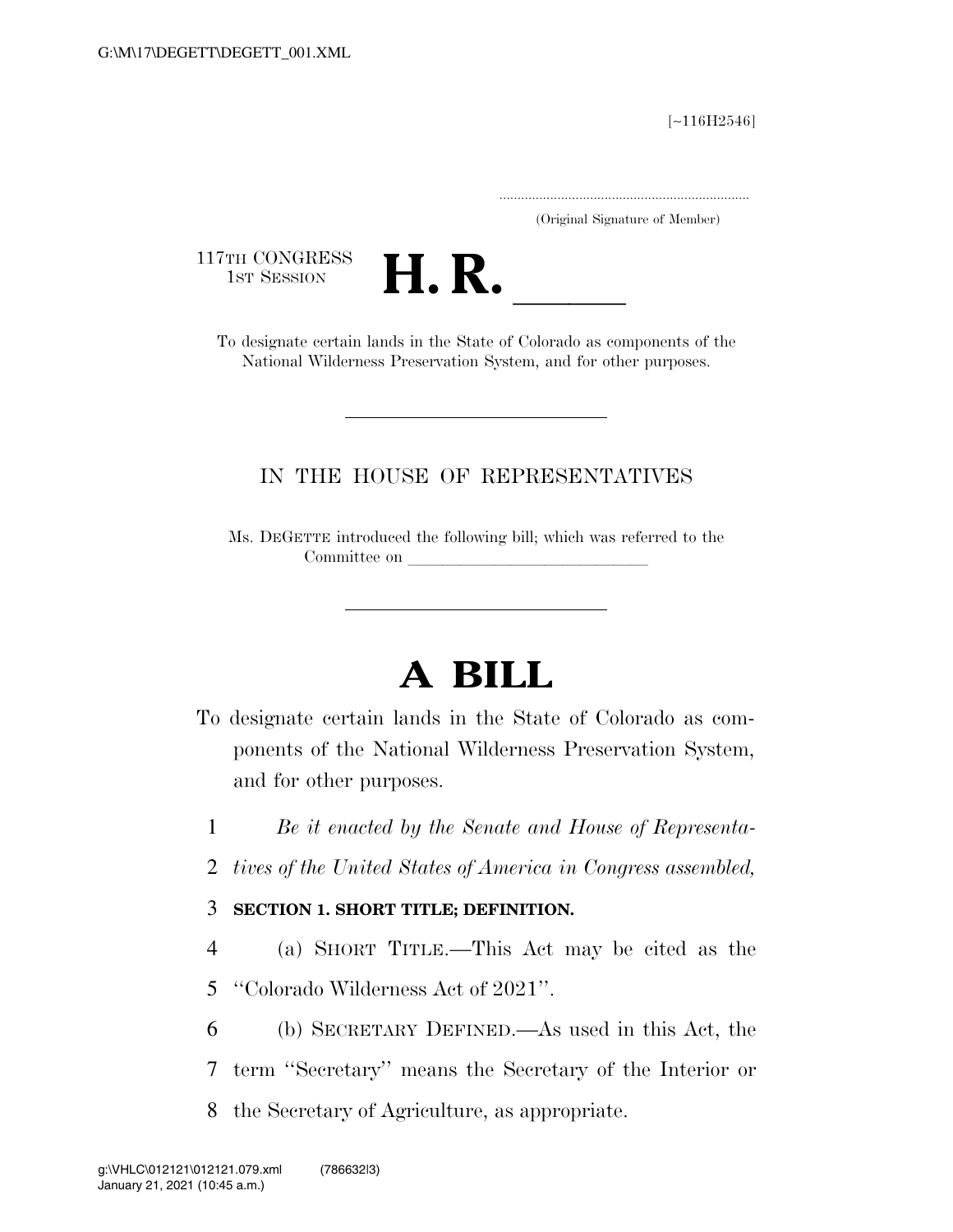$\mathfrak{D}$ 

## **SEC. 2. ADDITIONS TO NATIONAL WILDERNESS PRESERVA-TION SYSTEM IN THE STATE OF COLORADO.**

 (a) ADDITIONS.—Section 2(a) of the Colorado Wil- derness Act of 1993 (Public Law 103–77; 107 Stat. 756; 16 U.S.C. 1132 note) is amended by adding at the end the following paragraphs:

 ''(23) Certain lands managed by the Colorado River Valley Field Office of the Bureau of Land Management, which comprise approximately 316 acres, as generally depicted on a map titled 'Maroon Bells Addition Proposed Wilderness', dated July 20, 2018, which is hereby incorporated in and shall be deemed to be a part of the Maroon Bells-Snowmass Wilderness Area designated by Public Law 88–577. ''(24) Certain lands managed by the Gunnison Field Office of the Bureau of Land Management, which comprise approximately 38,217 acres, as gen- erally depicted on a map titled 'Redcloud & Handies Peak Proposed Wilderness', dated October 9, 2019, which shall be known as the Redcloud Peak Wilder-

ness.

22 ''(25) Certain lands managed by the Gunnison Field Office of the Bureau of Land Management or located in the Grand Mesa, Uncompahgre, and Gun- nison National Forests, which comprise approxi-mately 26,734 acres, as generally depicted on a map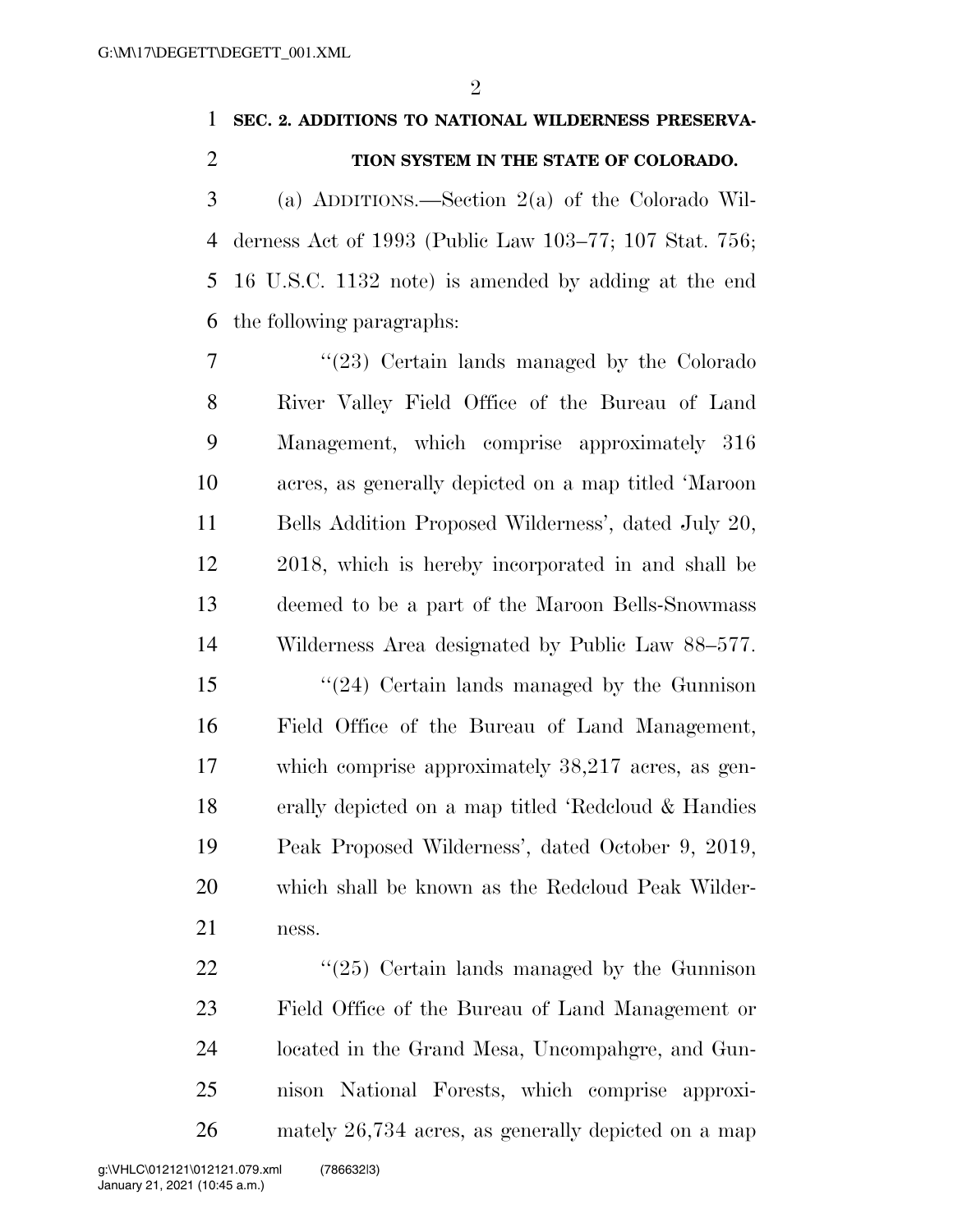titled 'Redcloud & Handies Peak Proposed Wilder- ness', dated October 9, 2019, which shall be known as the Handies Peak Wilderness.

4 ''(26) Certain lands managed by the Royal Gorge Field Office of the Bureau of Land Manage- ment, which comprise approximately 16,481 acres, as generally depicted on a map titled 'Table Moun- tain & McIntyre Hills Proposed Wilderness', dated November 7, 2019, which shall be known as the McIntyre Hills Wilderness.

11 ''(27) Certain lands managed by the Colorado River Valley Field Office of the Bureau of Land Management, which comprise approximately 10,282 acres, as generally depicted on a map titled 'Grand Hogback Proposed Wilderness', dated October 16, 2019, which shall be known as the Grand Hogback Wilderness.

18 ''(28) Certain lands managed by the Grand Junction Field Office of the Bureau of Land Man- agement, which comprise approximately 25,624 acres, as generally depicted on a map titled 'Demaree Canyon Proposed Wilderness', dated Octo- ber 9, 2019, which shall be known as the Demaree Canyon Wilderness.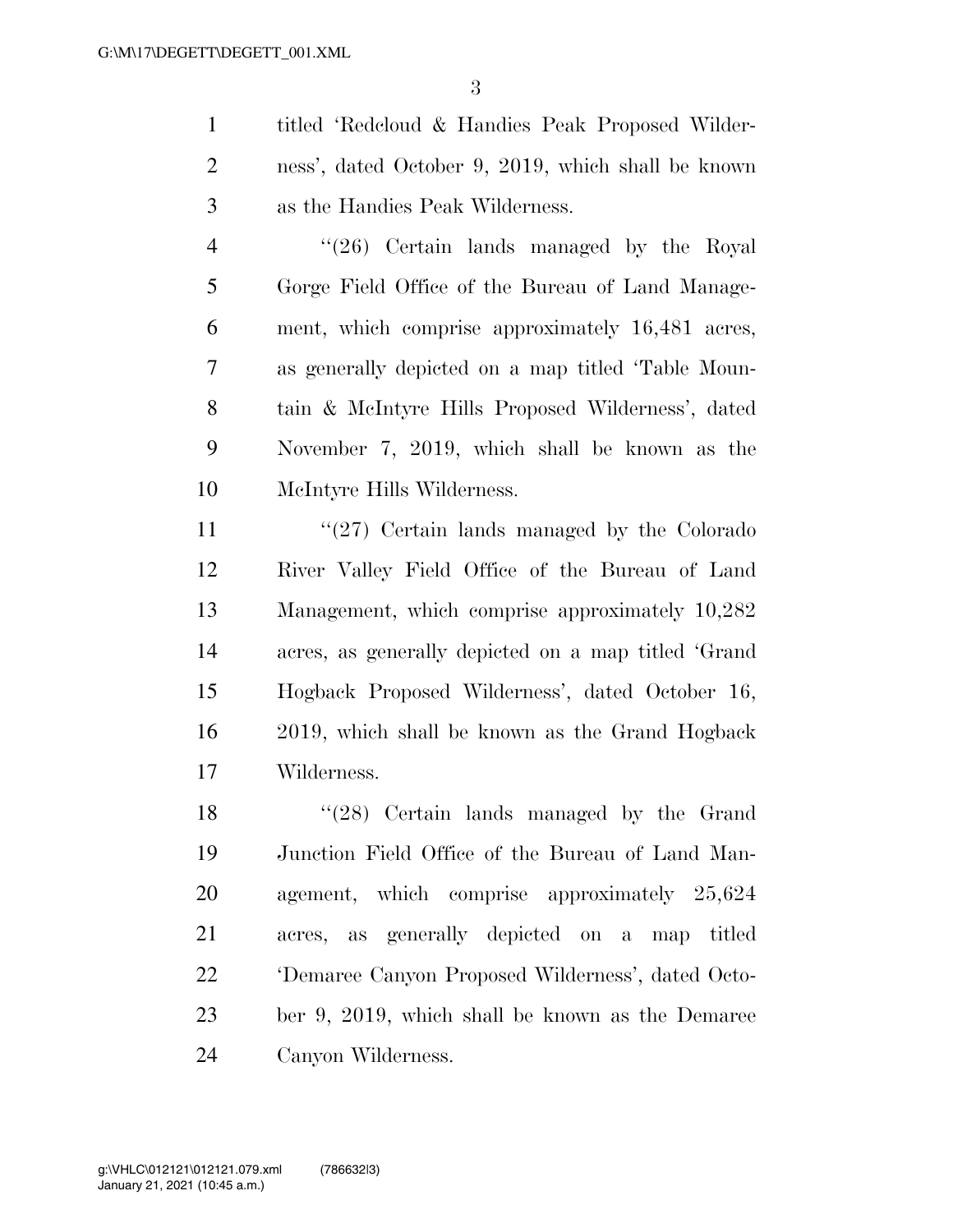1 ''(29) Certain lands managed by the Grand Junction Field Office of the Bureau of Land Man- agement, which comprise approximately 28,279 acres, as generally depicted on a map titled 'Little Books Cliff Proposed Wilderness', dated October 9, 2019, which shall be known as the Little Bookcliffs Wilderness.

8 "(30) Certain lands managed by the Colorado River Valley Field Office of the Bureau of Land Management, which comprise approximately 14,886 acres, as generally depicted on a map titled 'Bull Gulch & Castle Peak Proposed Wilderness', dated January 29, 2020, which shall be known as the Bull Gulch Wilderness.

 ''(31) Certain lands managed by the Colorado River Valley Field Office of the Bureau of Land Management, which comprise approximately 12,016 acres, as generally depicted on a map titled 'Bull Gulch & Castle Peak Proposed Wilderness Areas', dated January 29, 2020, which shall be known as 21 the Castle Peak Wilderness.".

 (b) FURTHER ADDITIONS.—The following lands in the State of Colorado administered by the Bureau of Land Management or the United States Forest Service are here-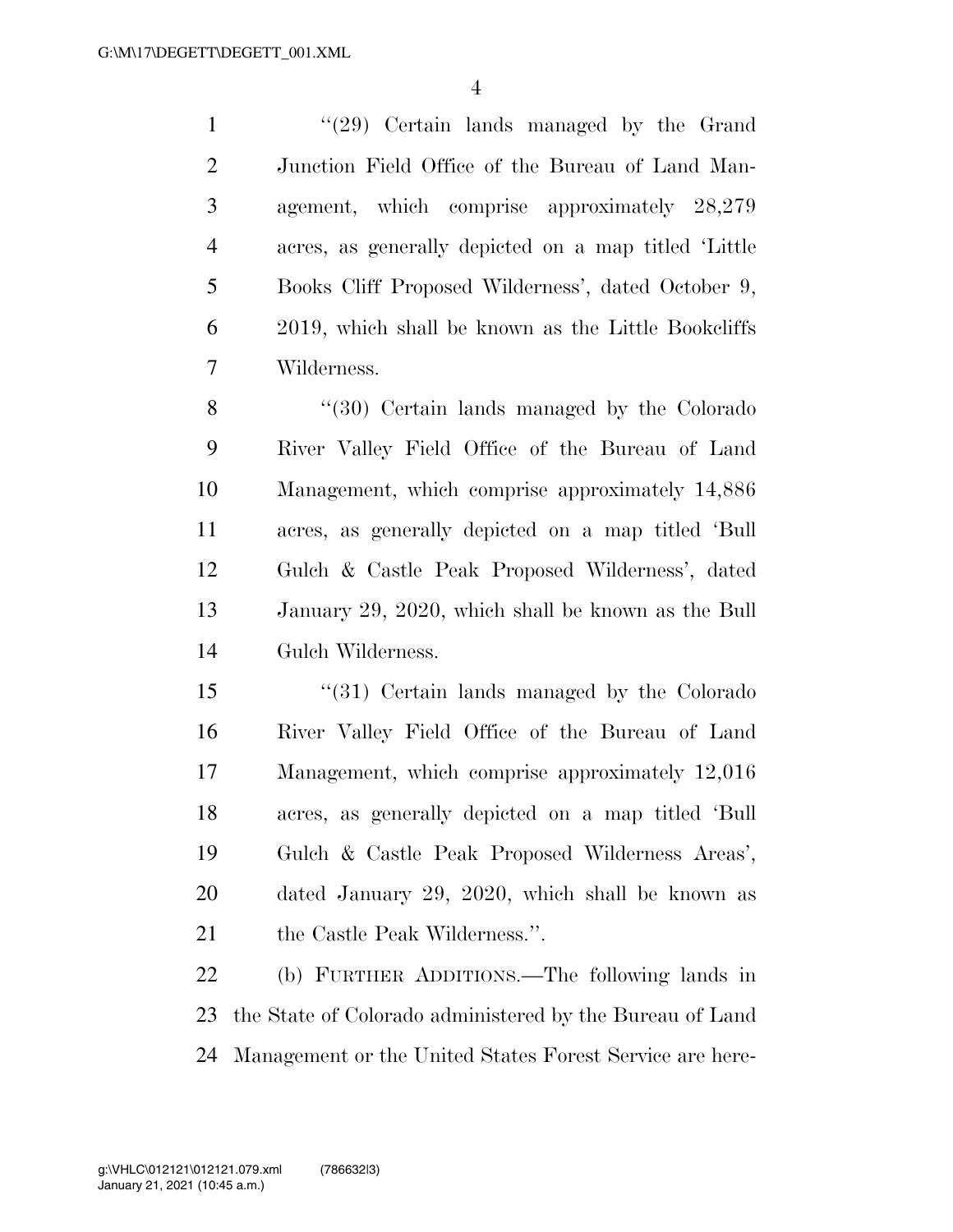by designated as wilderness and, therefore, as components of the National Wilderness Preservation System:

 (1) Certain lands managed by the Colorado River Valley Field Office of the Bureau of Land Management or located in the White River National Forest, which comprise approximately 19,240 acres, as generally depicted on a map titled ''Assignation Ridge Proposed Wilderness'', dated November 12, 2019, which shall be known as the Assignation Ridge Wilderness.

 (2) Certain lands managed by the Royal Gorge Field Office of the Bureau of Land Management or located in the Pike and San Isabel National Forests, which comprise approximately 23,116 acres, as gen- erally depicted on a map titled ''Badger Creek Pro- posed Wilderness'', dated November 7, 2019, which shall be known as the Badger Creek Wilderness.

 (3) Certain lands managed by the Royal Gorge Field Office of the Bureau of Land Management or located in the Pike and San Isabel National Forests, which comprise approximately 35,251 acres, as gen- erally depicted on a map titled ''Beaver Creek Pro- posed Wilderness'', dated November 7, 2019, which shall be known as the Beaver Creek Wilderness.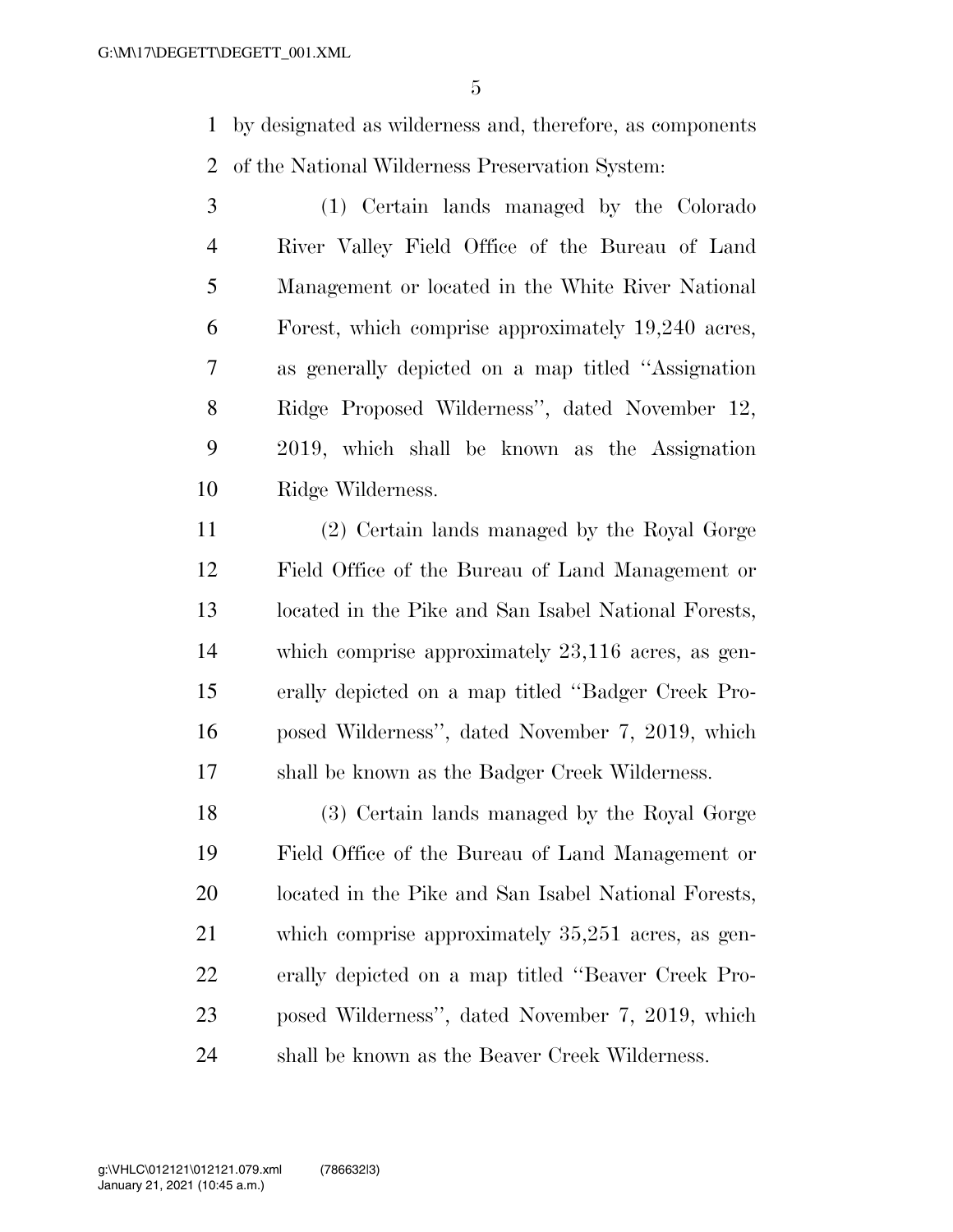(4) Certain lands managed by the Royal Gorge Field Office of the Bureau of Land Management or the Bureau of Reclamation or located in the Pike and San Isabel National Forests, which comprise ap- proximately 32,884 acres, as generally depicted on a map titled ''Grape Creek Proposed Wilderness'', dated November 7, 2019, which shall be known as the Grape Creek Wilderness. (5) Certain lands managed by the Grand Junc- tion Field Office of the Bureau of Land Manage- ment, which comprise approximately 13,351 acres, as generally depicted on a map titled ''North & South Bangs Canyon Proposed Wilderness'', dated October 9, 2019, which shall be known as the North Bangs Canyon Wilderness. (6) Certain lands managed by the Grand Junc- tion Field Office of the Bureau of Land Manage- ment, which comprise approximately 5,144 acres, as generally depicted on a map titled ''North & South Bangs Canyon Proposed Wilderness'', dated October 9, 2019, which shall be known as the South Bangs Canyon Wilderness. (7) Certain lands managed by the Grand Junc-

 tion Field Office of the Bureau of Land Manage-ment, which comprise approximately 26,624 acres,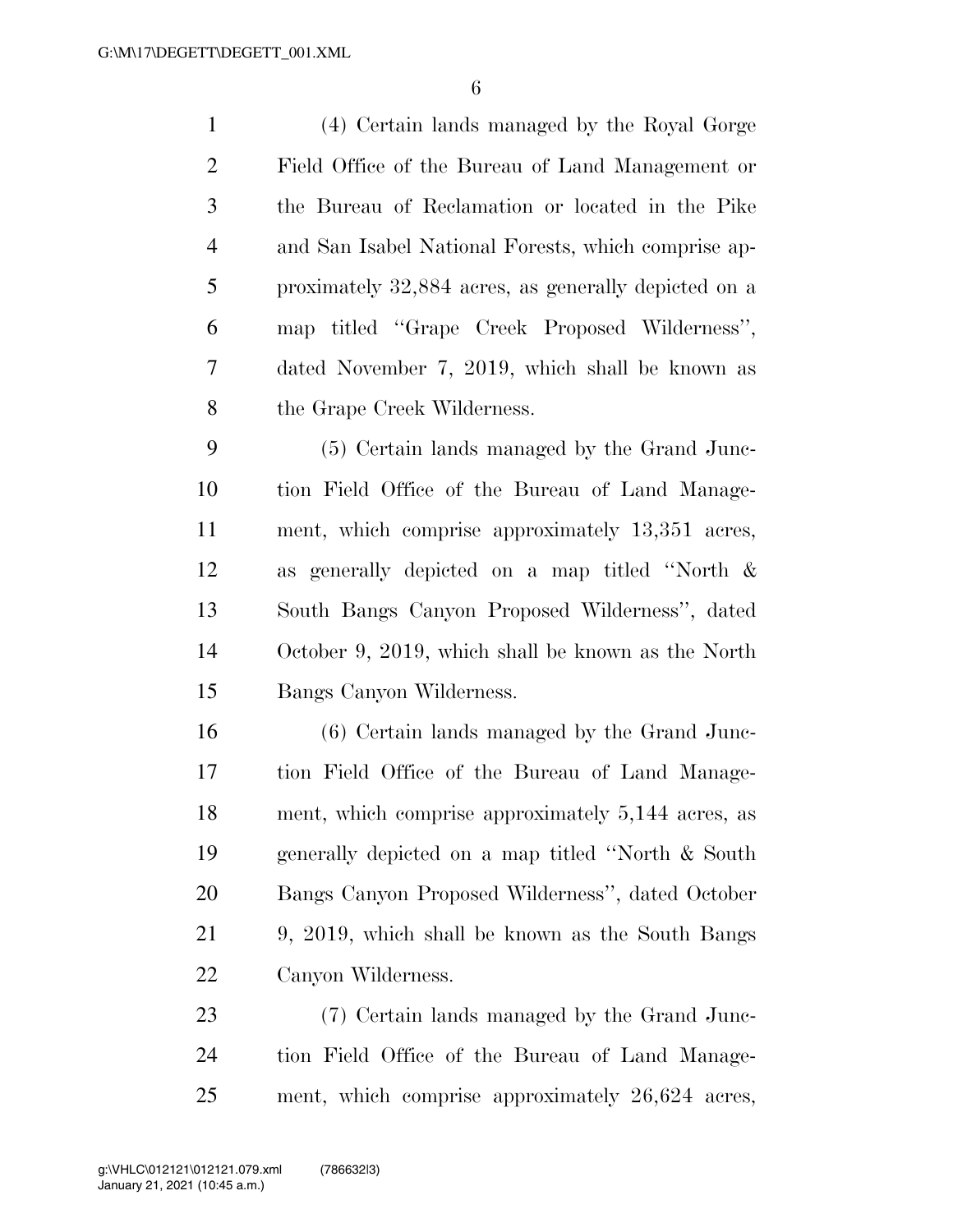as generally depicted on a map titled ''Unaweep & Palisade Proposed Wilderness'', dated October 9, 2019, which shall be known as The Palisade Wilder-ness.

 (8) Certain lands managed by the Grand Junc- tion Field Office of the Bureau of Land Manage- ment or located in the Grand Mesa, Uncompaghre, and Gunnison National Forests, which comprise ap- proximately 19,776 acres, as generally depicted on a map titled ''Unaweep & Palisade Proposed Wilder- ness'', dated October 9, 2019, which shall be known as the Unaweep Wilderness.

 (9) Certain lands managed by the Grand Junc- tion Field Office of the Bureau of Land Manage- ment and Uncompaghre Field Office of the Bureau of Land Management and in the Manti-LaSal Na- tional Forest, which comprise approximately 37,637 acres, as generally depicted on a map titled ''Sewemup Mesa Proposed Wilderness'', dated No- vember 7, 2019, which shall be known as the Sewemup Mesa Wilderness.

 (10) Certain lands managed by the Kremmling Field Office of the Bureau of Land Management, which comprise approximately 31 acres, as generally depicted on a map titled ''Platte River Addition Pro-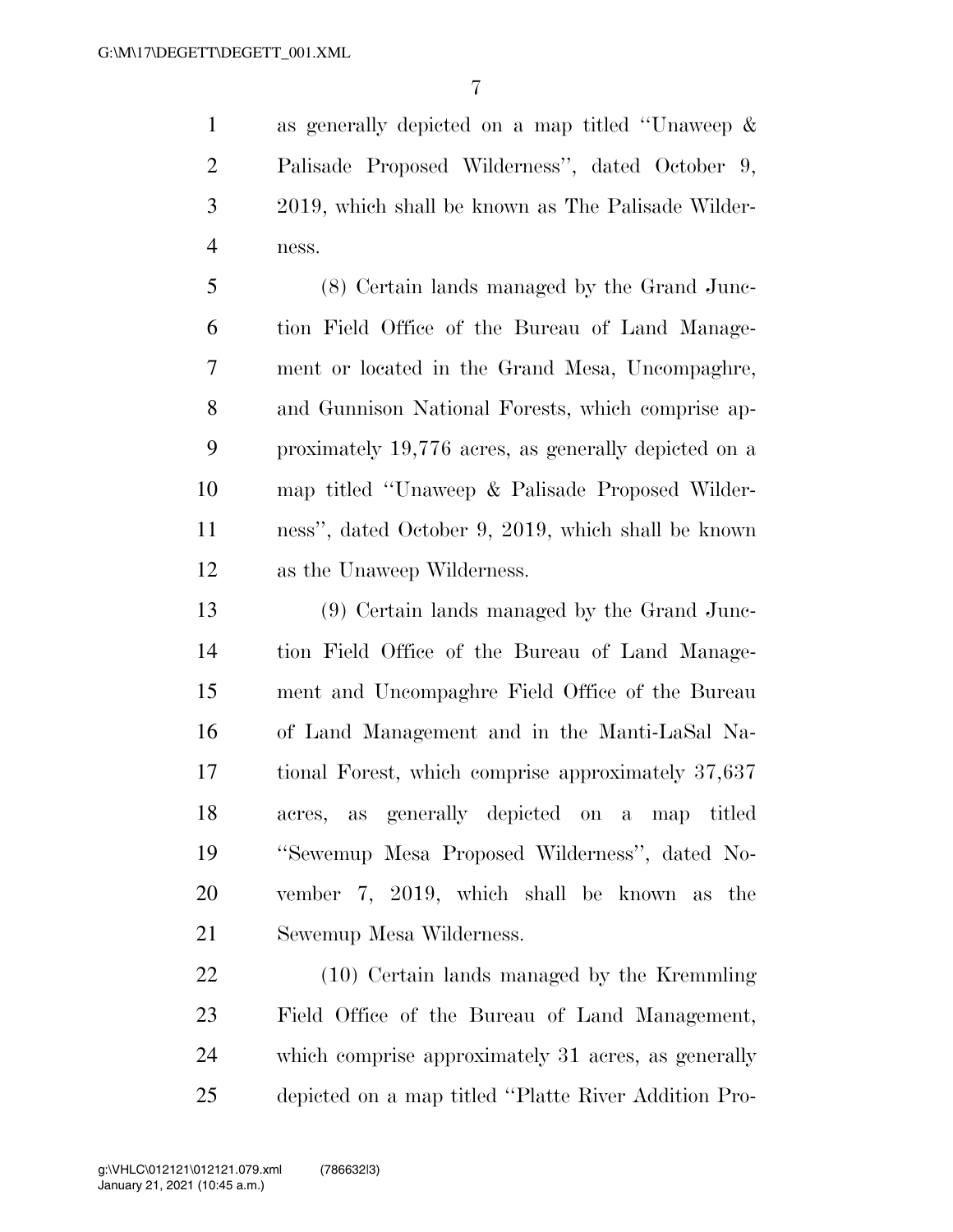posed Wilderness'', dated July 20, 2018, and which are hereby incorporated in and shall be deemed to be part of the Platte River Wilderness designated by Public Law 98–550.

 (11) Certain lands managed by the Uncompahgre Field Office of the Bureau of Land Management, which comprise approximately 17,587 acres, as generally depicted on a map titled ''Roubideau Proposed Wilderness'', dated October 9, 2019, which shall be known as the Roubideau Wil-derness.

 (12) Certain lands managed by the Uncompahgre Field Office of the Bureau of Land Management or located in the Grand Mesa, Uncompaghre, and Gunnison National Forests, which comprise approximately 12,102 acres, as gen- erally depicted on a map titled ''Norwood Canyon Proposed Wilderness'', dated November 7, 2019, which shall be known as the Norwood Canyon Wil-derness.

 (13) Certain lands managed by the Tres Rios Field Office of the Bureau of Land Management, which comprise approximately 24,475 acres, as gen- erally depicted on a map titled ''Papoose & Cross Canyon Proposed Wilderness'', and dated January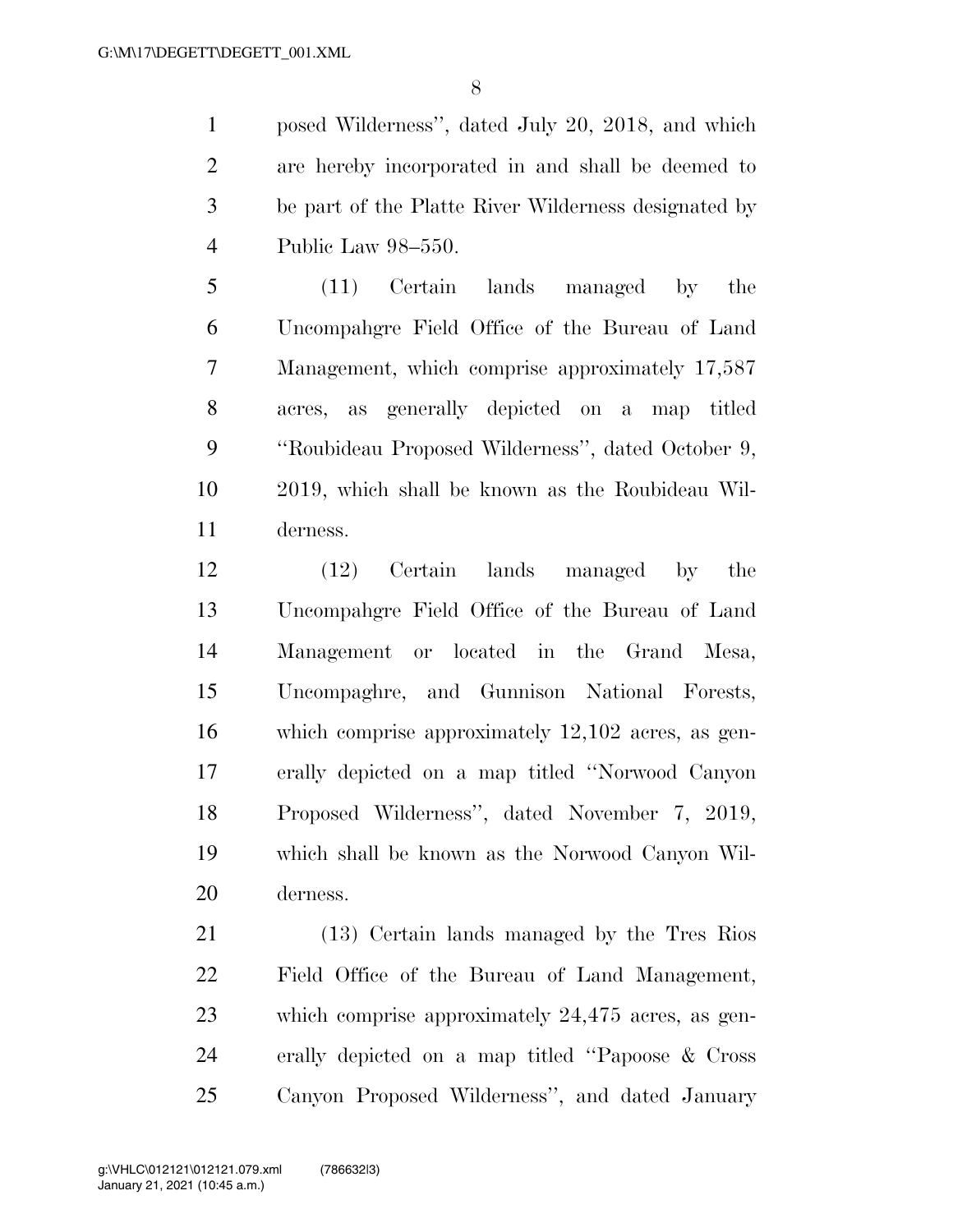29, 2020, which shall be known as the Cross Canyon Wilderness.

 (14) Certain lands managed by the Tres Rios Field Office of the Bureau of Land Management, which comprise approximately 21,220 acres, as gen- erally depicted on a map titled ''McKenna Peak Pro- posed Wilderness'', dated October 16, 2019, which shall be known as the McKenna Peak Wilderness.

 (15) Certain lands managed by the Tres Rios Field Office of the Bureau of Land Management, which comprise approximately 14,270 acres, as gen- erally depicted on a map titled ''Weber-Menefee Mountain Proposed Wilderness'', dated October 9, 2019, which shall be known as the Weber-Menefee Mountain Wilderness.

 (16) Certain lands managed by the Uncompahgre and Tres Rios Field Offices of the Bureau of Land Management or the Bureau of Rec- lamation, which comprise approximately 33,351 acres, as generally depicted on a map titled ''Dolores River Canyon Proposed Wilderness'', dated Novem- ber 7, 2019, which shall be known as the Dolores River Canyon Wilderness.

 (17) Certain lands managed by the Royal Gorge Field Office of the Bureau of Land Management or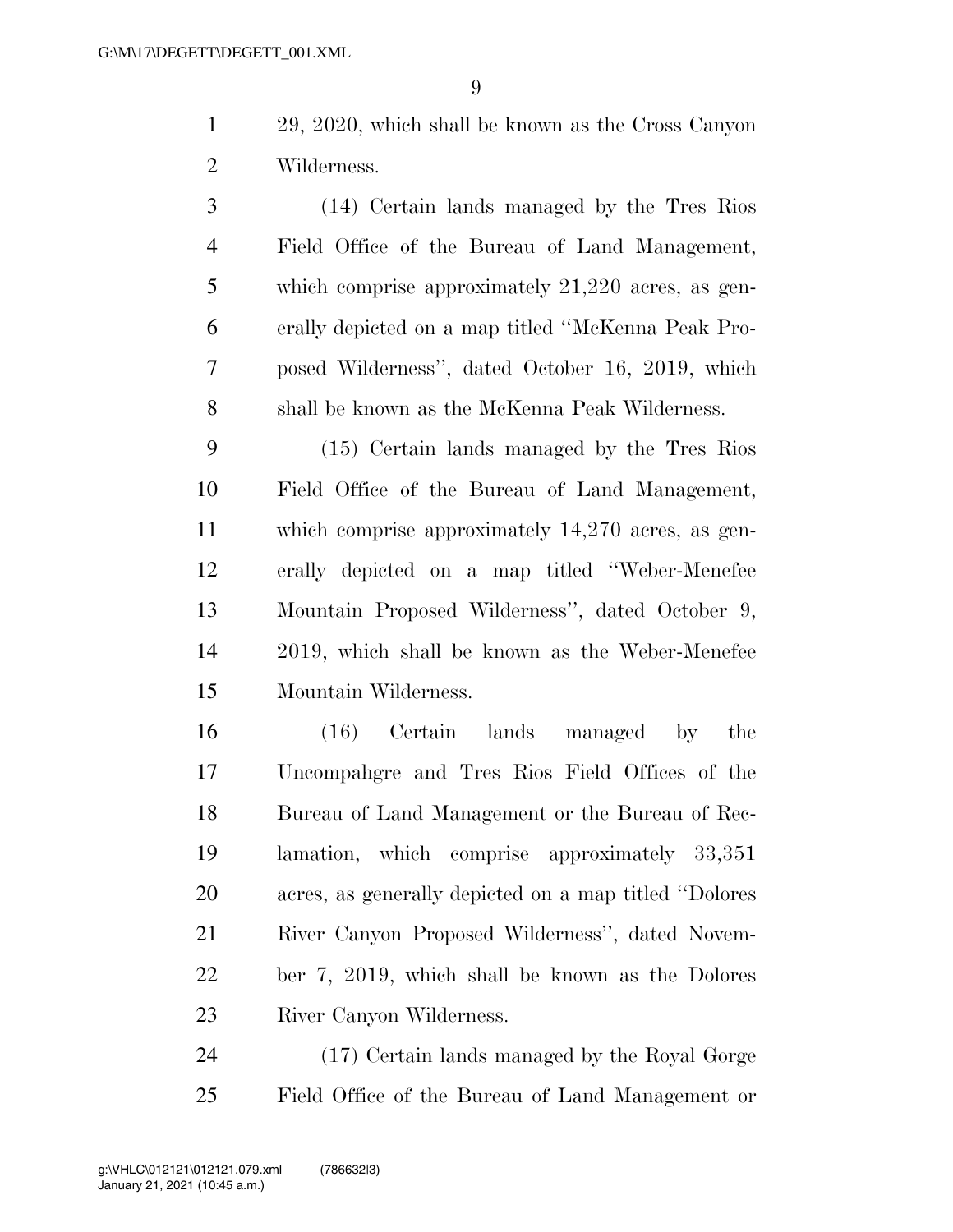located in the Pike and San Isabel National Forests, which comprise approximately 17,922 acres, as gen- erally depicted on a map titled ''Browns Canyon Proposed Wilderness'', dated October 9, 2019, which shall be known as the Browns Canyon Wilderness.

 (18) Certain lands managed by the San Luis Field Office of the Bureau of Land Management, which comprise approximately 10,527 acres, as gen- erally depicted on a map titled ''San Luis Hills Pro- posed Wilderness'', dated October 9, 2019 which shall be known as the San Luis Hills Wilderness.

 (19) Certain lands managed by the Royal Gorge Field Office of the Bureau of Land Management, which comprise approximately 23,559 acres, as gen- erally depicted on a map titled ''Table Mountain & McIntyre Hills Proposed Wilderness'', dated Novem- ber 7, 2019, which shall be known as the Table Mountain Wilderness.

 (20) Certain lands managed by the Tres Rios Field Office of the Bureau of Land Management or located in the San Juan National Forest, which comprise approximately 10,844 acres, as generally depicted on a map titled ''North & South Ponderosa Gorge Proposed Wilderness'', and dated January 31,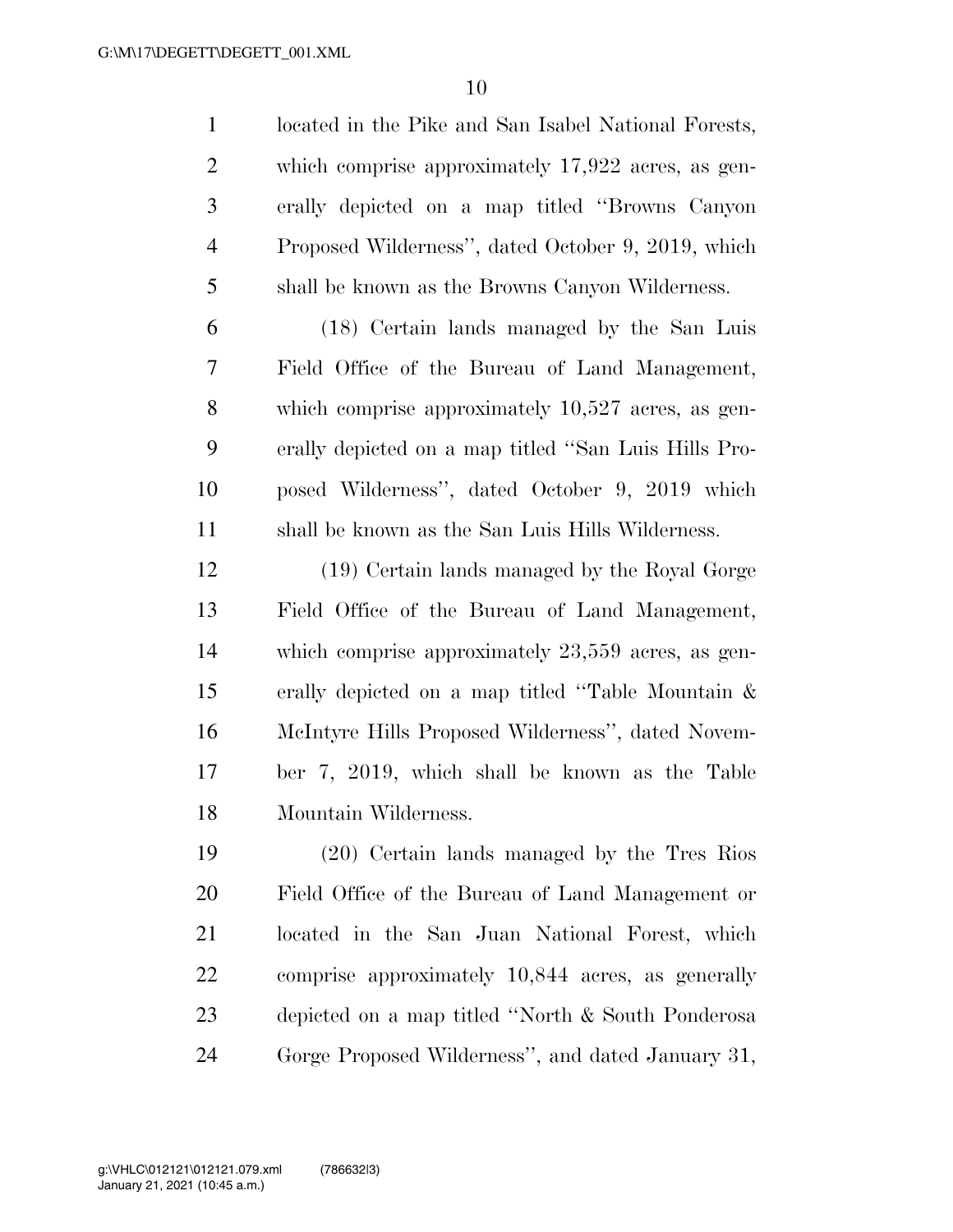- 2020, which shall be known as the North Ponderosa Gorge Wilderness.
- (21) Certain lands managed by the Tres Rios Field Office of the Bureau of Land Management or located in the San Juan National Forest, which comprise approximately 12,393 acres, as generally depicted on a map titled ''North & South Ponderosa Gorge Proposed Wilderness'', and dated January 31, 2020 which shall be known as the South Ponderosa Gorge Wilderness.

 (22) Certain lands managed by the Little Snake Field Office of the Bureau of Land Management which comprise approximately 33,168 acres, as gen- erally depicted on a map titled ''Diamond Breaks Proposed Wilderness'', and dated February 4, 2020 which shall be known as the Diamond Breaks Wil-derness.

 (23) Certain lands managed by the Tres Rios Field Office of the Bureau of Land Management which comprises approximately 4,782 acres, as gen- erally depicted on the map titled ''Papoose & Cross Canyon Proposed Wilderness' ''', and dated January 29, 2020 which shall be known as the Papoose Can-yon Wilderness.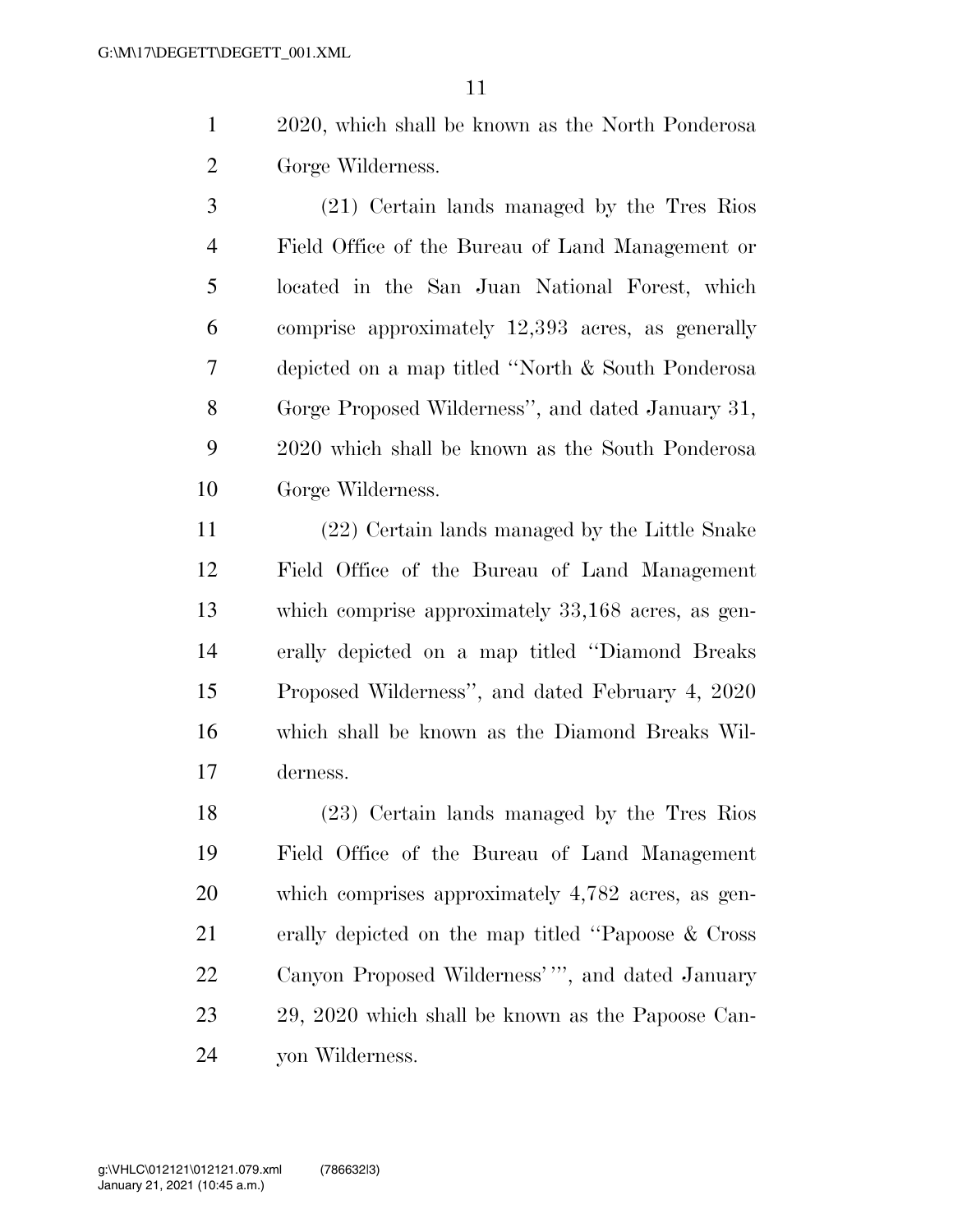(c) WEST ELK ADDITION.—Certain lands in the State of Colorado administered by the Gunnison Field Of- fice of the Bureau of Land Management, the United States National Park Service, and the Bureau of Reclama- tion, which comprise approximately 6,695 acres, as gen- erally depicted on a map titled ''West Elk Addition Pro- posed Wilderness'', dated October 9, 2019, are hereby des- ignated as wilderness and, therefore, as components of the National Wilderness Preservation System and are hereby incorporated in and shall be deemed to be a part of the West Elk Wilderness designated by Public Law 88–577. The boundary adjacent to Blue Mesa Reservoir shall be 50 feet landward from the water's edge, and shall change according to the water level.

 (d) MAPS AND DESCRIPTIONS.—As soon as prac- ticable after the date of enactment of the Act, the Sec- retary shall file a map and a boundary description of each area designated as wilderness by this section with the Committee on Natural Resources of the House of Rep- resentatives and the Committee on Energy and Natural Resources of the Senate. Each map and boundary descrip- tion shall have the same force and effect as if included in this Act, except that the Secretary may correct clerical and typographical errors in the map or boundary descrip-tion. The maps and boundary descriptions shall be on file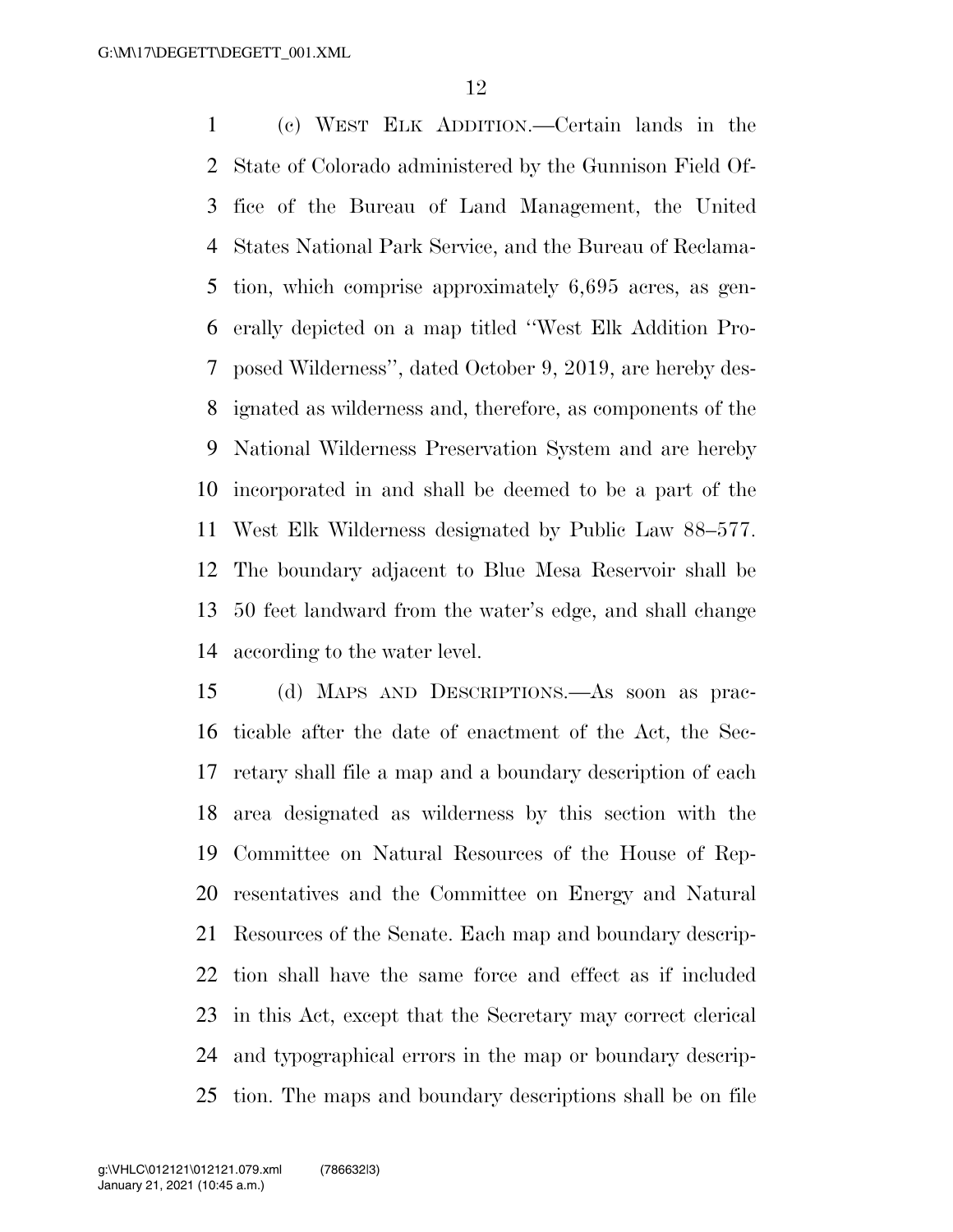and available for public inspection in the Office of the Di- rector of the Bureau of Land Management, Department of the Interior, and in the Office of the Chief of the Forest Service, Department of Agriculture, as appropriate.

 (e) STATE AND PRIVATE LANDS.—Lands within the exterior boundaries of any wilderness area designated under this section that are owned by a private entity or by the State of Colorado, including lands administered by the Colorado State Land Board, shall be included within such wilderness area if such lands are acquired by the United States. Such lands may be acquired by the United States only as provided in the Wilderness Act (16 U.S.C. 1131 et seq.).

### **SEC. 3. ADMINISTRATIVE PROVISIONS.**

 (a) IN GENERAL.—Subject to valid existing rights, lands designated as wilderness by this Act shall be man- aged by the Secretary in accordance with the Wilderness Act (16 U.S.C. 1131 et seq.) and this Act, except that, with respect to any wilderness areas designated by this Act, any reference in the Wilderness Act to the effective date of the Wilderness Act shall be deemed to be a ref-erence to the date of enactment of this Act.

 (b) GRAZING.—Grazing of livestock in wilderness areas designated by this Act shall be administered in ac-cordance with the provisions of section 4(d)(4) of the Wil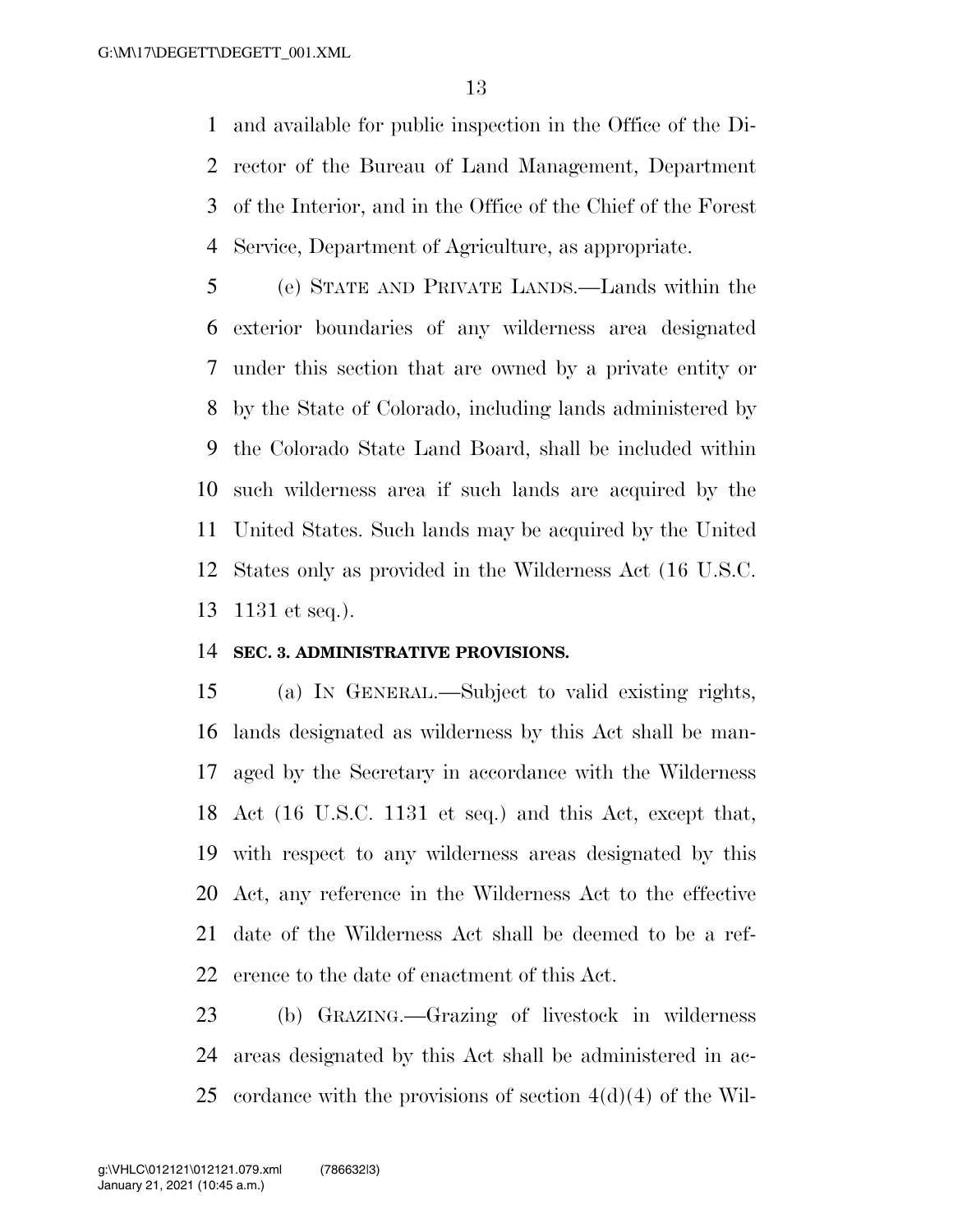derness Act (16 U.S.C. 1133(d)(4)), as further inter- preted by section 108 of Public Law 96–560, and the guidelines set forth in appendix A of House Report 101– 405 of the 101st Congress.

 (c) STATE JURISDICTION.—As provided in section 6 4(d)(7) of the Wilderness Act (16 U.S.C. 1133(d)(7)), nothing in this Act shall be construed as affecting the ju- risdiction or responsibilities of the State of Colorado with respect to wildlife and fish in Colorado.

10 (d) BUFFER ZONES.—

 (1) IN GENERAL.—Nothing in this Act creates a protective perimeter or buffer zone around any area designated as wilderness by this Act.

 (2) ACTIVITIES OUTSIDE WILDERNESS.—The fact that an activity or use on land outside the areas designated as wilderness by this Act can be seen or heard within the wilderness shall not preclude the activity or use outside the boundary of the wilder-ness.

 (e) MILITARY HELICOPTER OVERFLIGHTS AND OP-ERATIONS.—

 (1) IN GENERAL.—Nothing in this Act restricts or precludes—

 (A) low-level overflights of military heli-copters over the areas designated as wilderness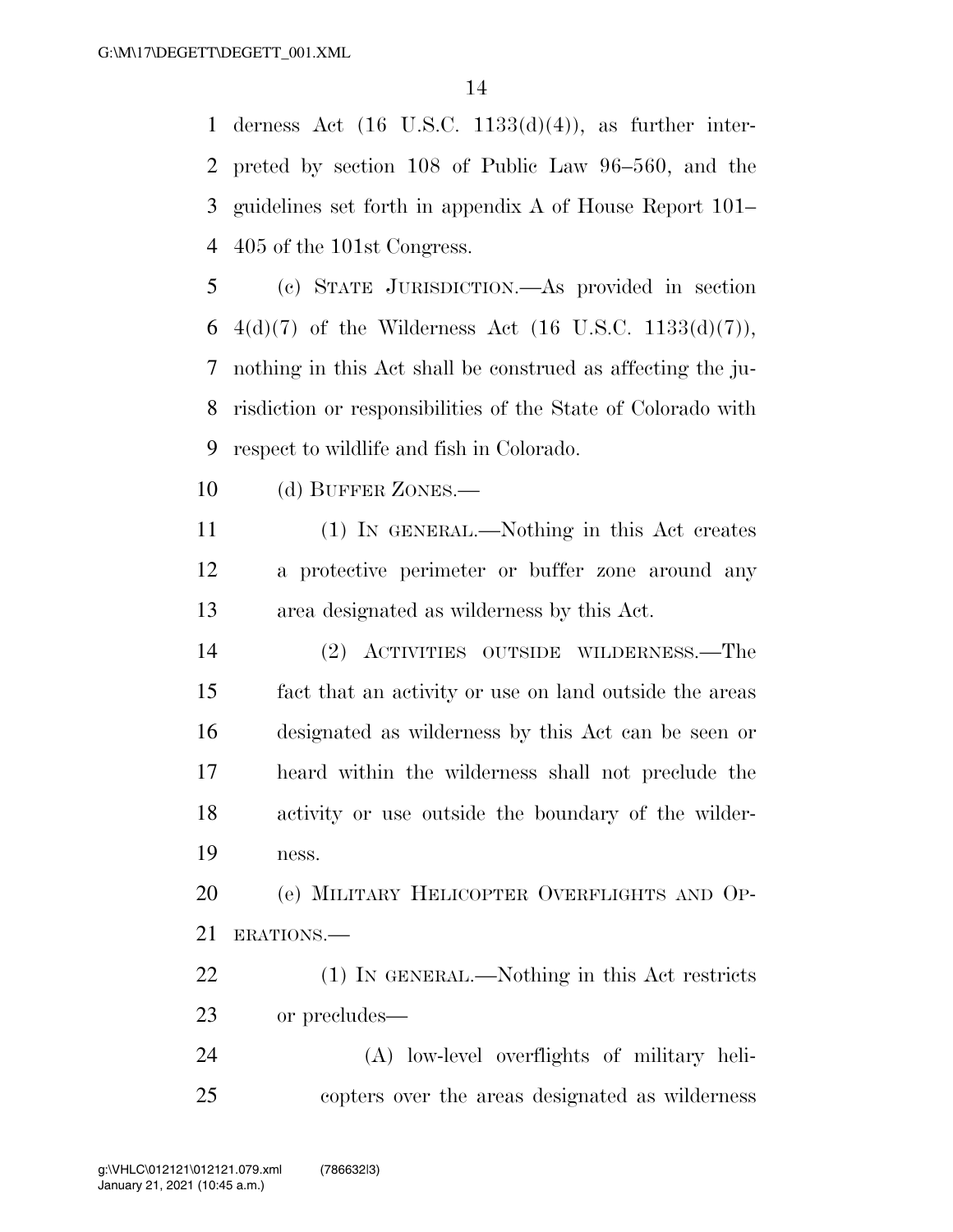by this Act, including military overflights that can be seen or heard within any wilderness area; (B) military flight testing and evaluation; (C) the designation or creation of new

 units of special use airspace, or the establish- ment of military flight training routes over any wilderness area; or

 (D) helicopter operations at designated landing zones within the potential wilderness 11 areas established by subsection (i)(1).

 (2) AERIAL NAVIGATION TRAINING EXER- CISES.—The Colorado Army National Guard, through the High-Altitude Army National Guard Aviation Training Site, may conduct aerial naviga- tion training maneuver exercises over, and associ- ated operations within, the potential wilderness areas designated by this Act—

 (A) in a manner and degree consistent with the memorandum of understanding dated August 4, 1987, entered into among the Colo- rado Army National Guard, the Bureau of Land Management, and the Forest Service; or (B) in a manner consistent with any subse-quent memorandum of understanding entered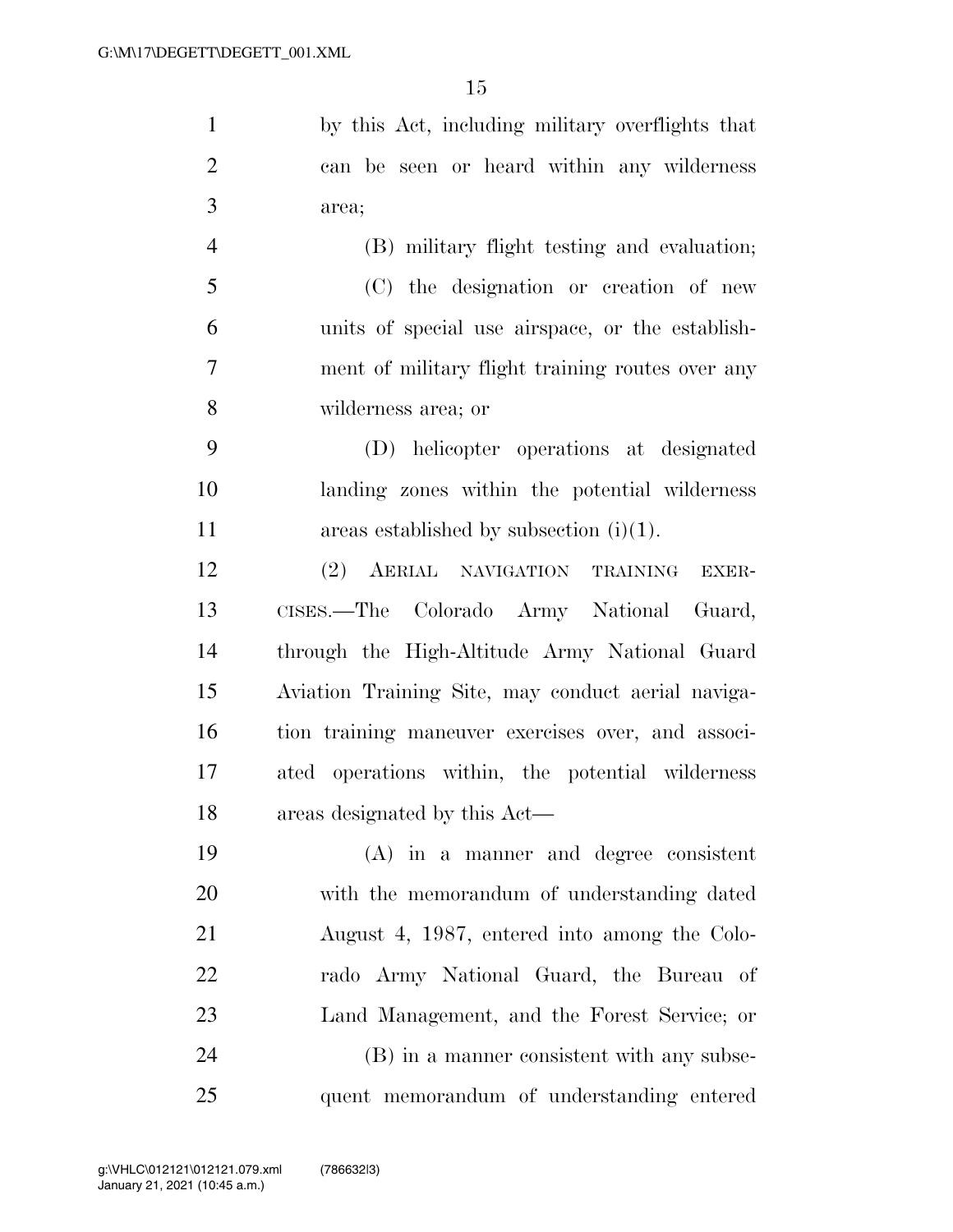|               | into among the Colorado Army National Guard, |
|---------------|----------------------------------------------|
|               | the Bureau of Land Management, and the For-  |
| $\mathcal{R}$ | est Service.                                 |

 (f) RUNNING EVENTS.—The Secretary may continue to authorize competitive running events currently per- mitted in the Redcloud Peak Wilderness Area and Handies Peak Wilderness Area in a manner compatible with the preservation of such areas as wilderness.

 (g) LAND TRADES.—If the Secretary trades privately owned land within the perimeter of the Redcloud Peak Wilderness Area or the Handies Peak Wilderness Area in exchange for Federal land, then such Federal land shall be located in Hinsdale County, Colorado.

 (h) RECREATIONAL CLIMBING.—Nothing in this Act prohibits recreational rock climbing activities in the wil- derness areas, such as the placement, use, and mainte- nance of fixed anchors, including any fixed anchor estab-lished before the date of the enactment of this Act—

 (1) in accordance with the Wilderness Act (16 U.S.C. 1131 et seq.); and

 (2) subject to any terms and conditions deter-mined to be necessary by the Secretary.

(i) POTENTIAL WILDERNESS DESIGNATIONS.—

 (1) IN GENERAL.—The following lands are des-ignated as potential wilderness areas: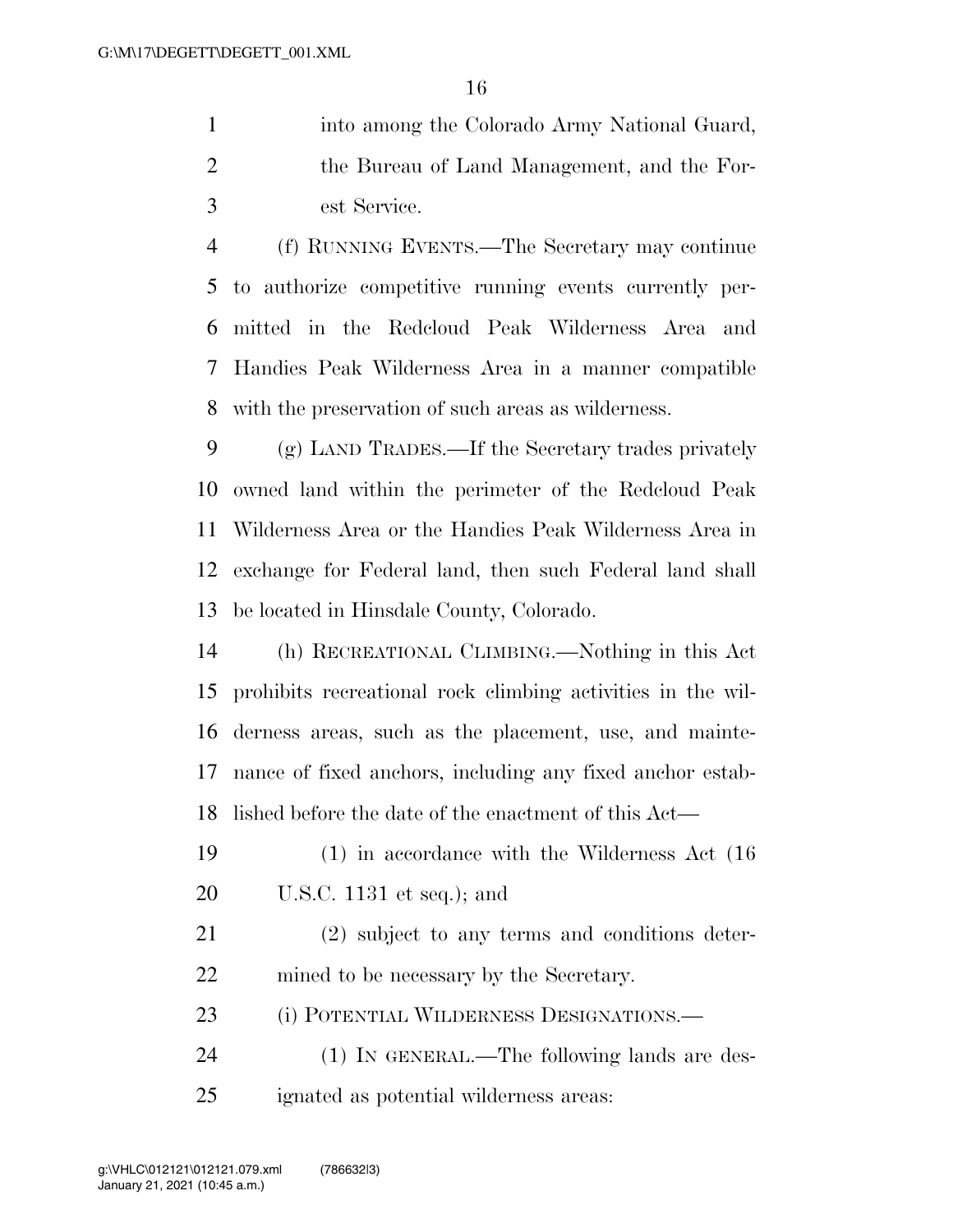(A) Certain lands managed by the Colo- rado River Valley Field Office of the Bureau of Land Management, which comprise approxi- mately 7,376 acres, as generally depicted on a map titled ''Pisgah East & West Proposed Wil- derness'' and dated October 16, 2019, which, upon designation as wilderness under para- graph (2), shall be known as the Pisgah East Wilderness.

 (B) Certain lands managed by the Colo- rado River Valley Field Office of the Bureau of Land Management, which comprise approxi- mately 6,828 acres, as generally depicted on a map titled ''Pisgah East & West Proposed Wil- derness'' and dated October 16, 2019, which, upon designation as wilderness under para- graph (2), shall be known as the Pisgah West Wilderness.

 (C) Certain lands managed by the Colo- rado River Valley Field Office of the Bureau of Land Management or located in the White River National Forest, which comprise approxi- mately 16,101 acres, as generally depicted on a map titled ''Flat Tops Proposed Wilderness Ad-dition'', dated October 9, 2019, and which,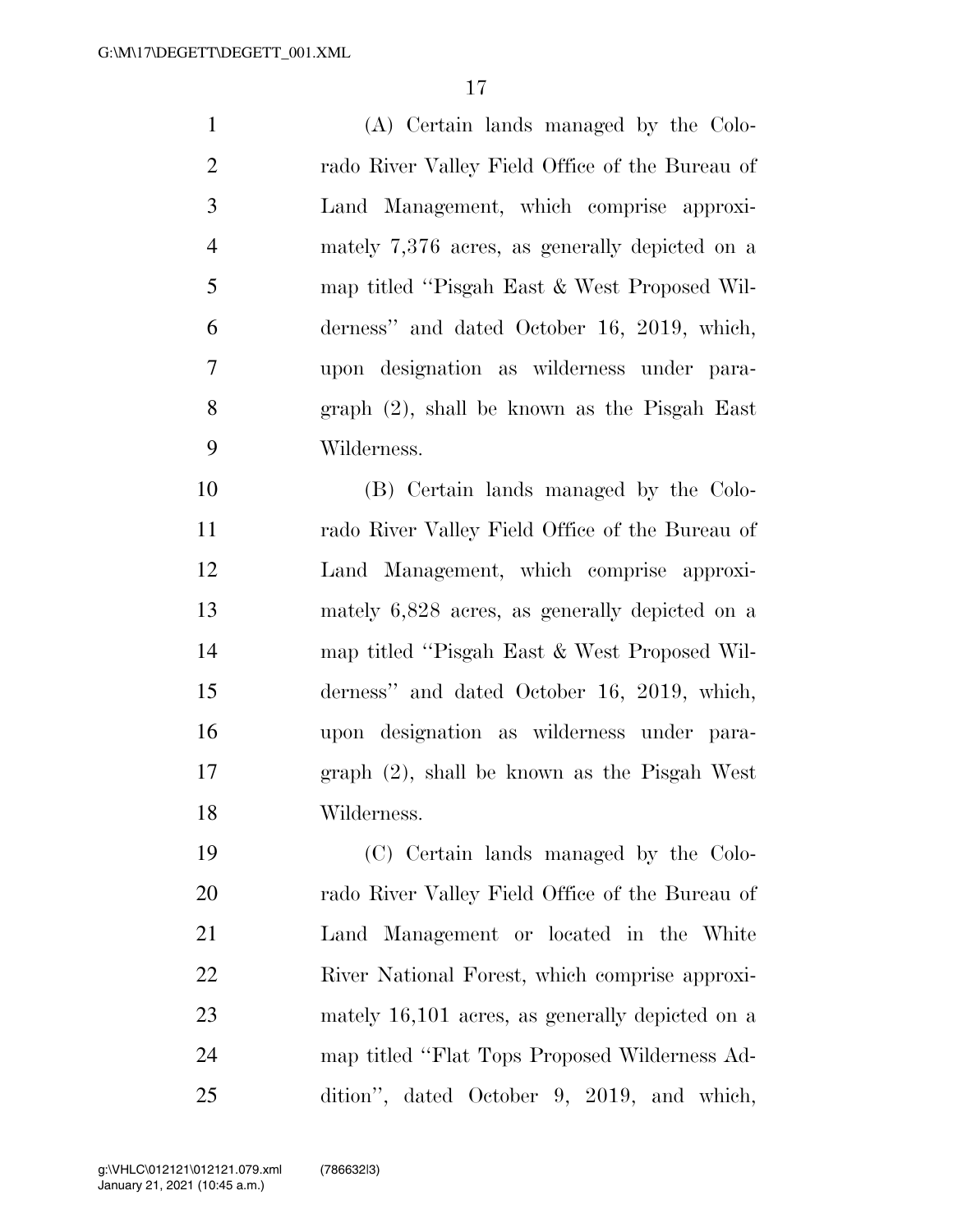upon designation as wilderness under para- graph (2), shall be incorporated in and shall be deemed to be a part of the Flat Tops Wilder-ness designated by Public Law 94–146.

 (2) DESIGNATION AS WILDERNESS.—Lands designated as a potential wilderness area by sub- paragraphs (A) through (C) of paragraph (1) shall be designated as wilderness on the date on which the Secretary publishes in the Federal Register a notice that all nonconforming uses of those lands author- ized by subsection (e) in the potential wilderness area that would be in violation of the Wilderness Act (16 U.S.C. 1131 et seq.) have ceased. Such publica- tion in the Federal Register and designation as wil- derness shall occur for the potential wilderness area as the nonconforming uses cease in that potential wilderness area and designation as wilderness is not dependent on cessation of nonconforming uses in the other potential wilderness area.

 (3) MANAGEMENT.—Except for activities pro- vided for under subsection (e), lands designated as a potential wilderness area by paragraph (1) shall be managed by the Secretary in accordance with the Wilderness Act as wilderness pending the designa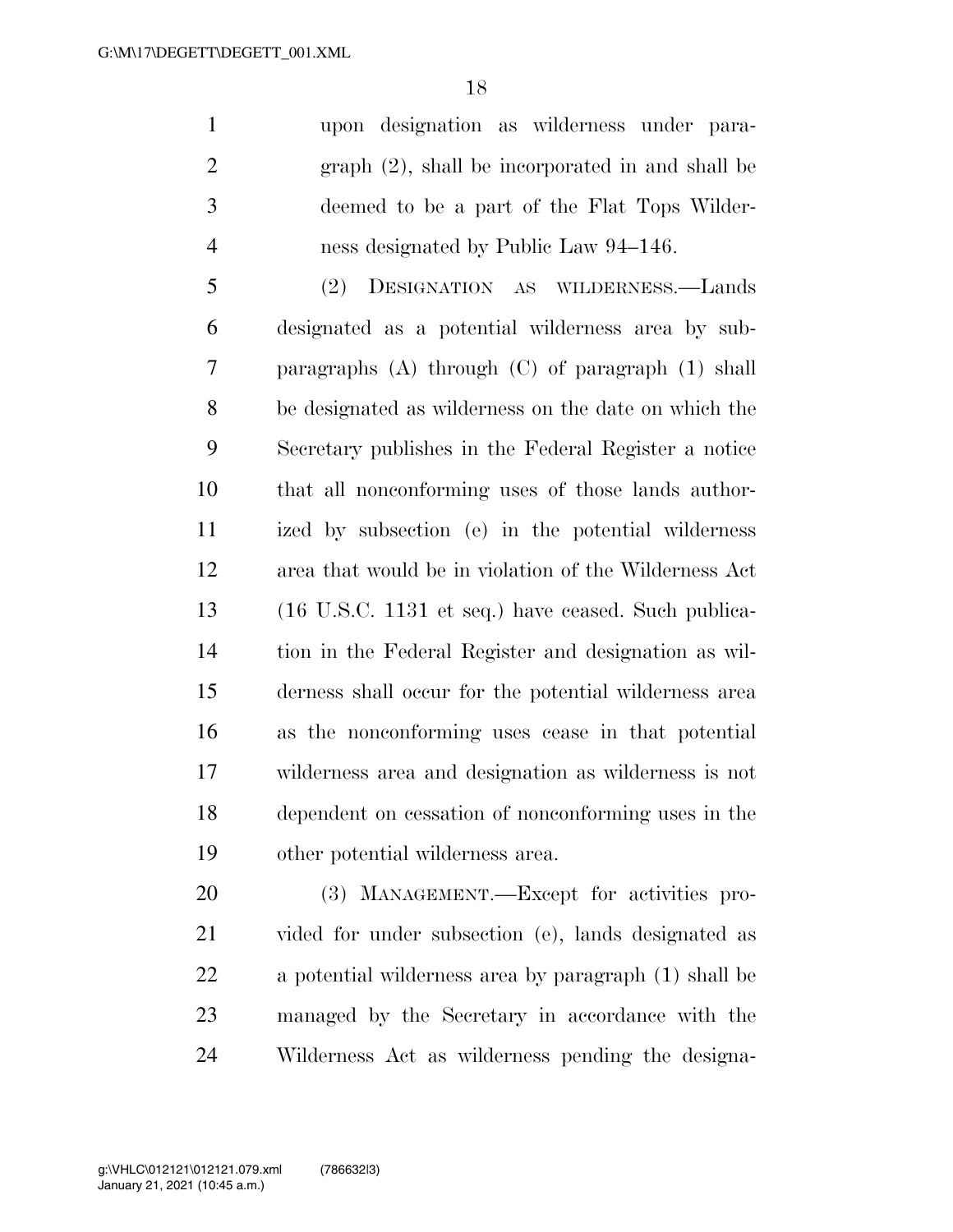tion of such lands as wilderness under this sub- section. **SEC. 4. WATER.** 

 (a) EFFECT ON WATER RIGHTS.—Nothing in this Act—

 (1) affects the use or allocation, in existence on the date of enactment of this Act, of any water, water right, or interest in water;

 (2) affects any vested absolute or decreed condi- tional water right in existence on the date of enact- ment of this Act, including any water right held by the United States;

 (3) affects any interstate water compact in ex-istence on the date of enactment of this Act;

 (4) authorizes or imposes any new reserved Federal water rights; and

 (5) shall be considered to be a relinquishment or reduction of any water rights reserved or appro- priated by the United States in the State of Colo- rado on or before the date of the enactment of this Act.

(b) MIDSTREAM AREAS.—

 (1) PURPOSE.—The purpose of this subsection is to protect for the benefit and enjoyment of present and future generations—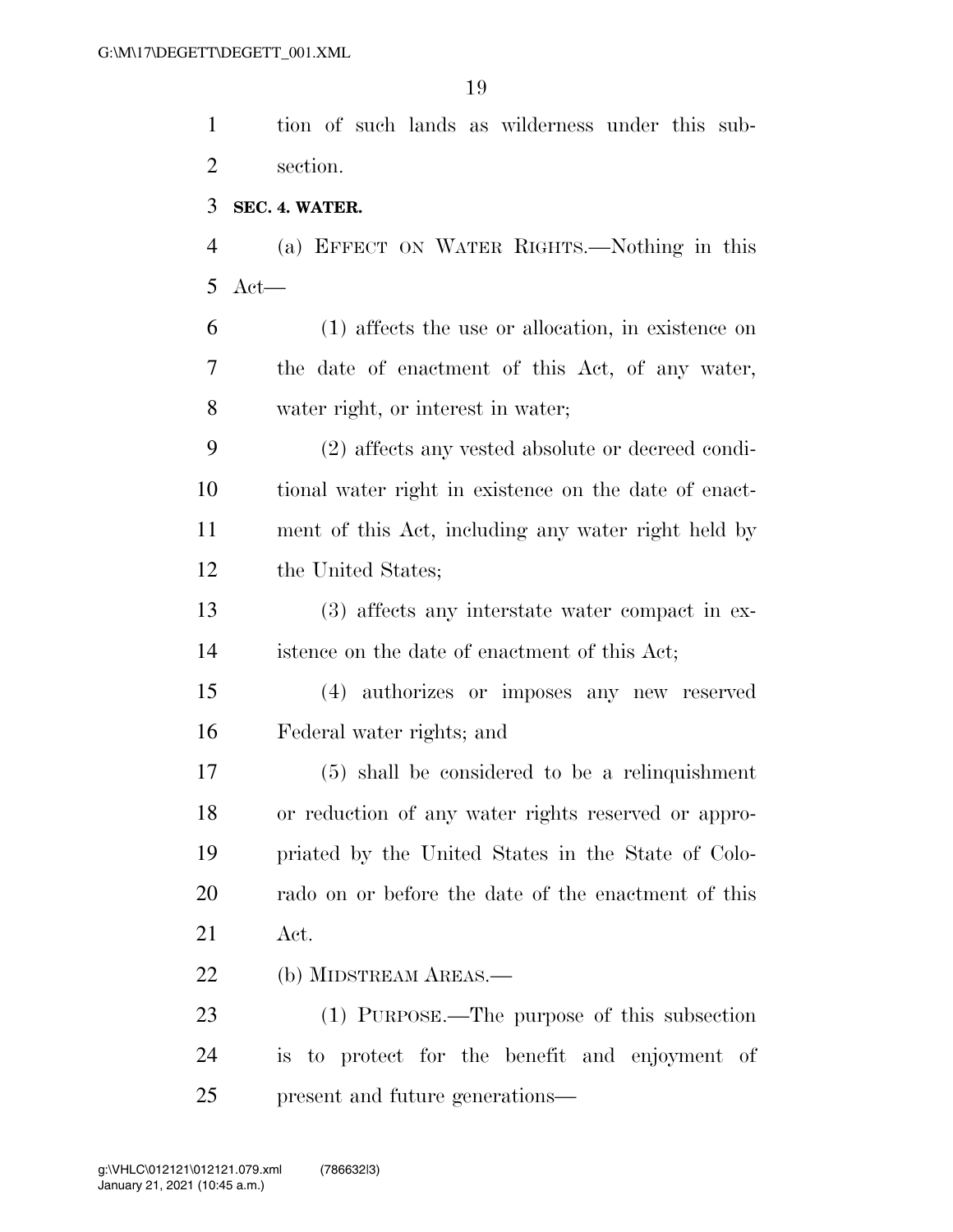| $\mathbf{1}$   | (A) the unique and nationally important              |
|----------------|------------------------------------------------------|
| $\overline{2}$ | values of areas designated as wilderness by sec-     |
| 3              | tion 2(b) (including the geological, cultural, ar-   |
| $\overline{4}$ | chaeological, paleontological, natural, scientific,  |
| 5              | recreational, environmental, biological, wilder-     |
| 6              | ness, wildlife, riparian, historical, educational,   |
| 7              | and scenic resources of the public land); and        |
| 8              | (B) the water resources of area streams,             |
| 9              | based on seasonally available flows, that are        |
| 10             | necessary to support aquatic, riparian, and ter-     |
| 11             | restrial species and communities.                    |
| 12             | (2) WILDERNESS WATER RIGHTS.—                        |
| 13             | (A) IN GENERAL.—The Secretary shall en-              |
| 14             | sure that any water rights within the wilderness     |
| 15             | designated by section $2(b)$ required to fulfill the |
| 16             | purposes of such wilderness are secured in ac-       |
| 17             | cordance with subparagraphs $(B)$ through $(G)$ .    |
| 18             | (B) STATE LAW.—                                      |
| 19             | (i)<br>PROCEDURAL REQUIREMENTS.-                     |
| 20             | Any water rights for which the Secretary             |
| 21             | pursues adjudication shall be appropriated,          |
| 22             | adjudicated, changed, and administered in            |
| 23             | accordance with the procedural require-              |
| 24             | ments and priority system of State law.              |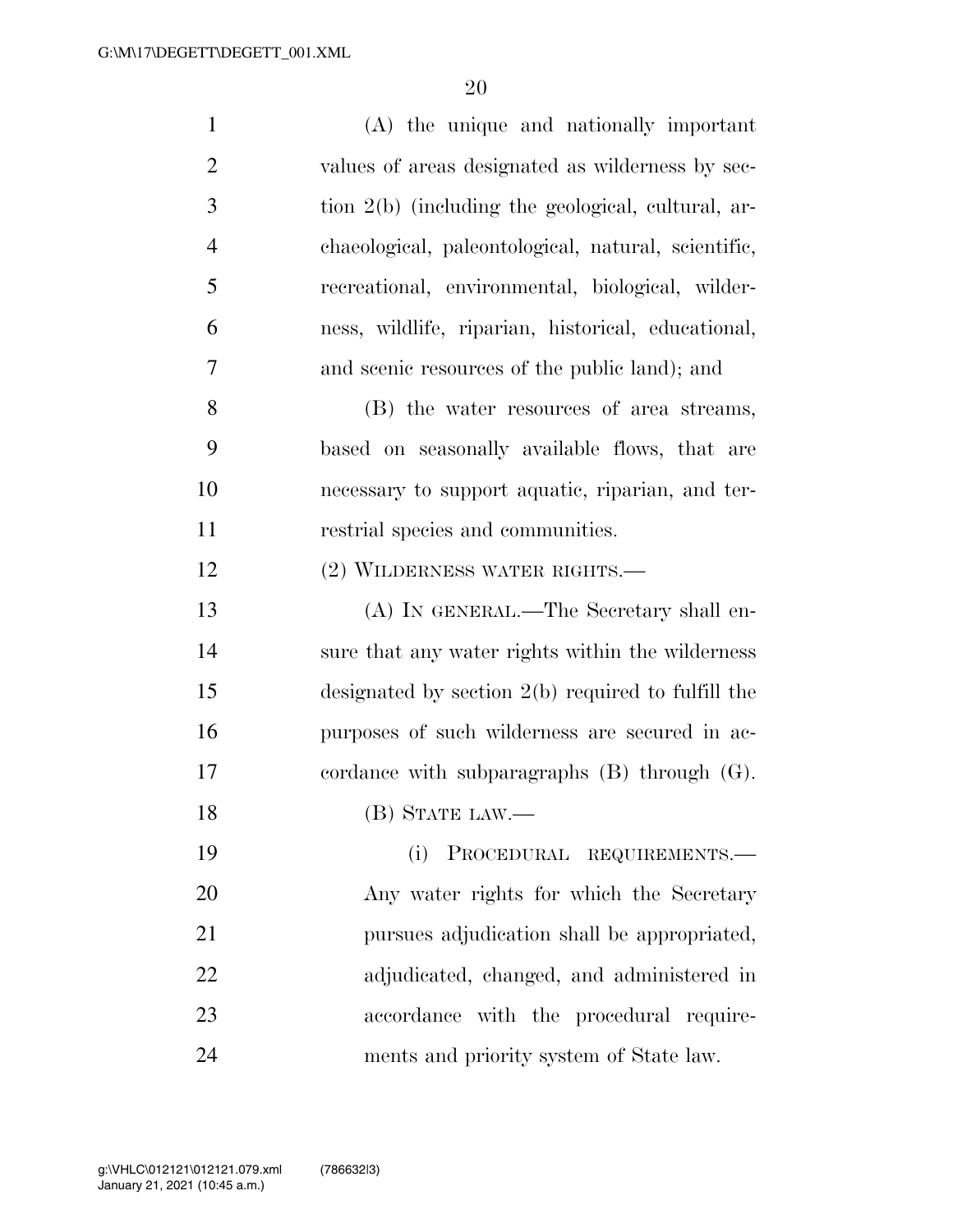| $\mathbf{1}$   | (ii)<br>ESTABLISHMENT OF WATER                   |
|----------------|--------------------------------------------------|
| $\overline{2}$ | RIGHTS.                                          |
| 3              | $(I)$ In GENERAL.—Except as pro-                 |
| $\overline{4}$ | vided in subclause $(II)$ , the purposes         |
| 5              | and other substantive characteristics            |
| 6              | of the water rights pursued under this           |
| 7              | paragraph shall be established in ac-            |
| 8              | cordance with State law.                         |
| 9              | EXCEPTION.-Notwith-<br>(II)                      |
| 10             | standing subclause (I) and in accord-            |
| 11             | ance with this Act, the Secretary may            |
| 12             | appropriate and seek adjudication of             |
| 13             | water rights to maintain surface water           |
| 14             | levels and stream flows on and across            |
| 15             | the wilderness designated by section             |
| 16             | $2(b)$ to fulfill the purposes of such           |
| 17             | wilderness.                                      |
| 18             | DEADLINE.—The Secretary<br>(C)<br>shall          |
| 19             | promptly, but not earlier than January 1, 2021,  |
| 20             | appropriate the water rights required to fulfill |
| 21             | the purposes of the wilderness designated by     |
| 22             | section $2(b)$ .                                 |
| 23             | (D)<br>REQUIRED DETERMINATION.—The               |
| 24             | Secretary shall not pursue adjudication for any  |
| 25             | instream flow water rights unless the Secretary  |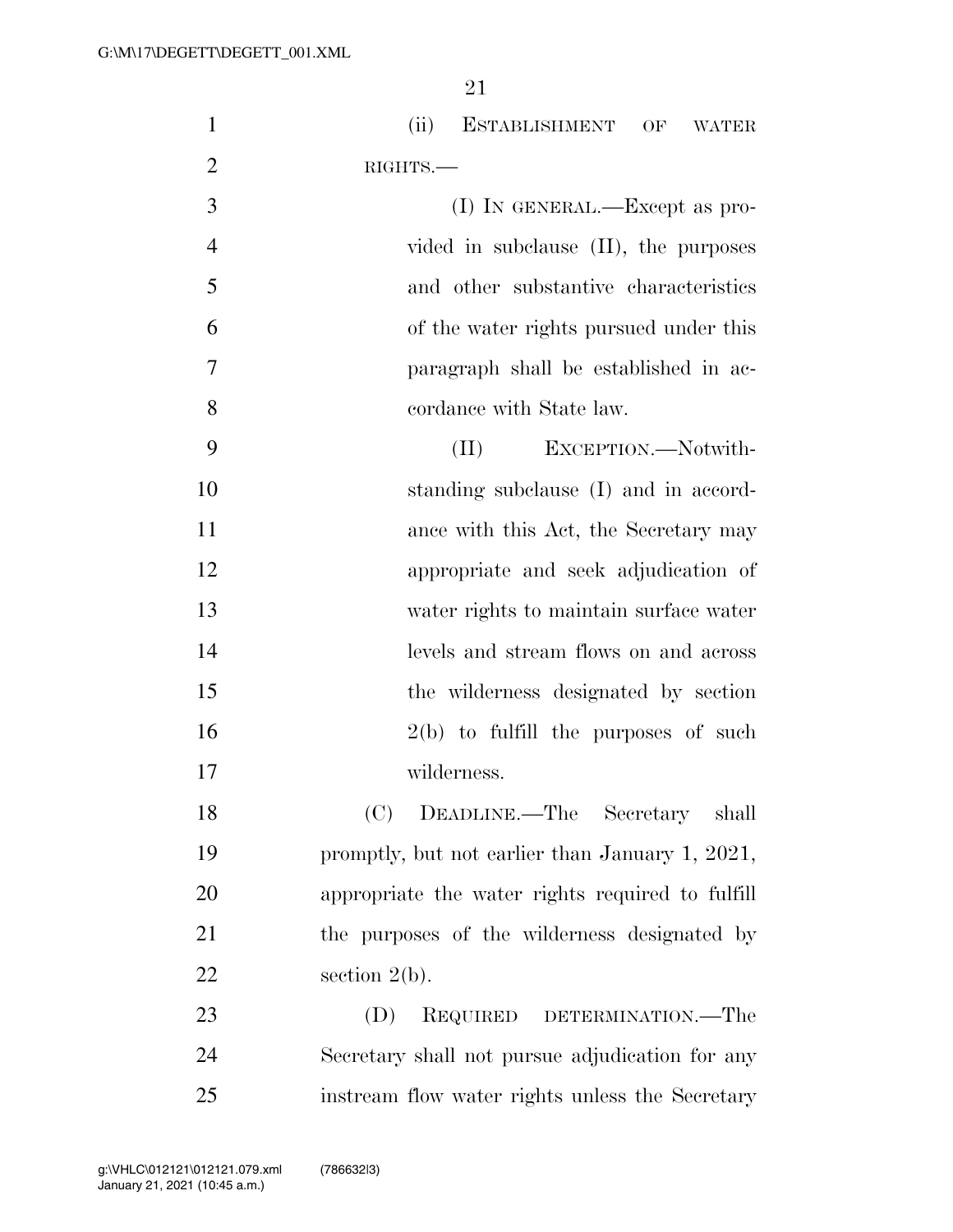| $\mathbf{1}$   | makes a determination pursuant to subpara-   |
|----------------|----------------------------------------------|
| $\overline{2}$ | graph $(E)(ii)$ or $(F)$ .                   |
|                |                                              |
| 3              | (E) COOPERATIVE ENFORCEMENT.-                |
| $\overline{4}$ | (i) IN GENERAL.—The Secretary shall          |
| 5              | not pursue adjudication of any Federal       |
| 6              | instream flow water rights established       |
| $\overline{7}$ | under this paragraph if—                     |
| 8              | (I) the Secretary determines,                |
| 9              | upon adjudication of the water rights        |
| 10             | by the Colorado Water Conservation           |
| 11             | Board, that the Board holds water            |
| 12             | rights sufficient in priority, amount,       |
| 13             | and timing to fulfill the purposes of        |
| 14             | this subsection; and                         |
| 15             | (II) the Secretary has entered               |
| 16             | into a perpetual agreement with the          |
| 17             | Colorado Water Conservation Board            |
| 18             | to ensure full exercise, protection, and     |
| 19             | enforcement of the State water rights        |
| 20             | within the wilderness to reliably fulfill    |
| 21             | the purposes of this subsection.             |
| 22             | (ii) ADJUDICATION.—If the Secretary          |
| 23             | determines that the provisions of clause (i) |
| 24             | have not been met, the Secretary shall ad-   |
| 25             | judicate and exercise any Federal water      |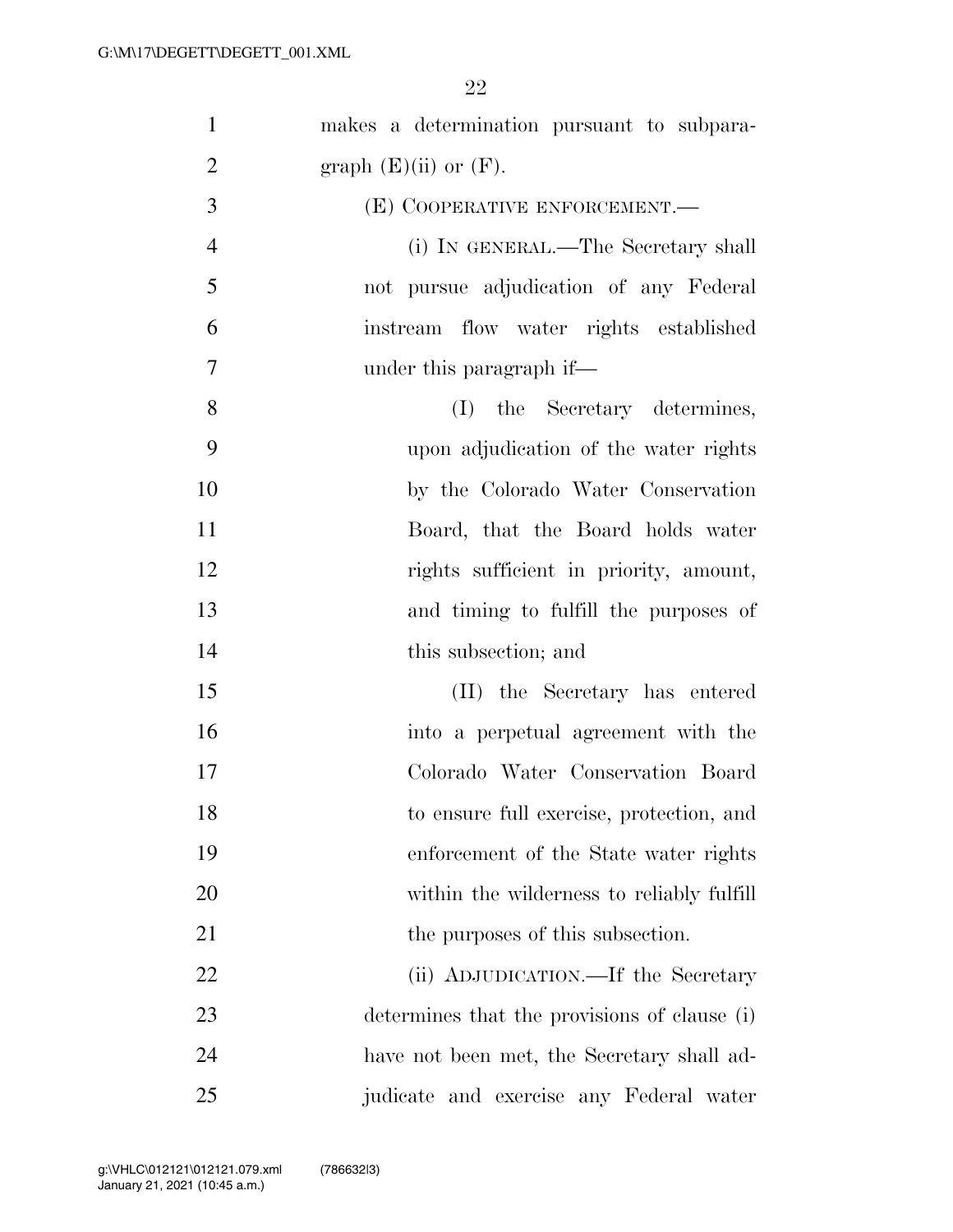rights required to fulfill the purposes of the wilderness in accordance with this paragraph.

 (F) INSUFFICIENT WATER RIGHTS.—If the Colorado Water Conservation Board modifies the instream flow water rights obtained under subparagraph (E) to such a degree that the Secretary determines that water rights held by the State are insufficient to fulfill the purposes of this Act, the Secretary shall adjudicate and exercise Federal water rights required to fulfill the purposes of this Act in accordance with sub-paragraph (B).

 (G) FAILURE TO COMPLY.—The Secretary shall promptly act to exercise and enforce the water rights described in subparagraph (E) if 17 the Secretary determines that—

 (i) the State is not exercising its water rights consistent with subparagraph 20  $(E)(i)(I);$  or

21 (ii) the agreement described in sub-22 paragraph  $(E)(i)(II)$  is not fulfilled or com- plied with sufficiently to fulfill the pur-poses of this Act.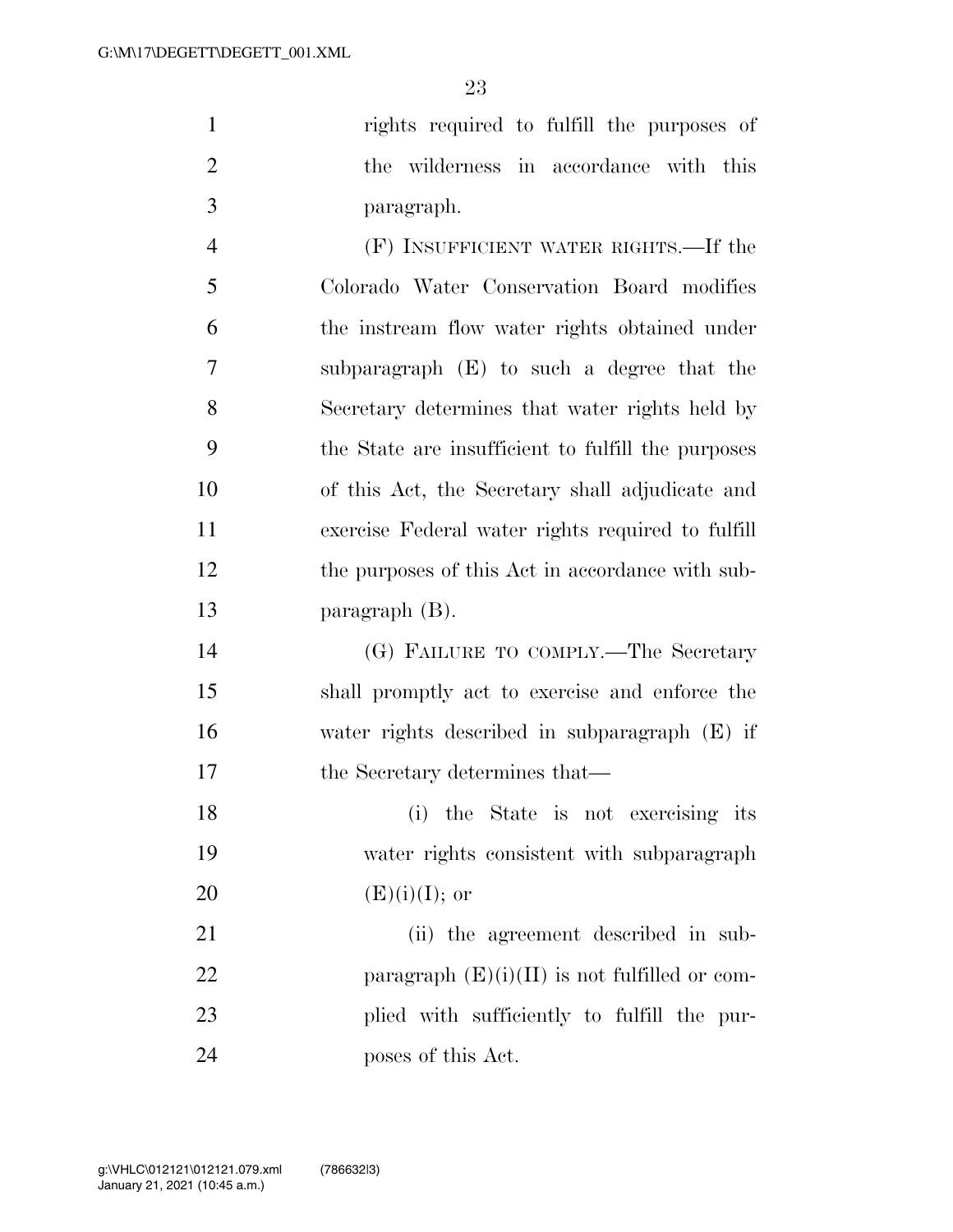(3) WATER RESOURCE FACILITY.—Notwith- standing any other provision of law, beginning on the date of enactment of this Act, neither the Presi- dent nor any other officer, employee, or agent of the United States shall fund, assist, authorize, or issue a license or permit for development of any new irri- gation and pumping facility, reservoir, water con- servation work, aqueduct, canal, ditch, pipeline, well, hydropower project, transmission, other ancillary fa- cility, or other water, diversion, storage, or carriage structure in the wilderness designated by section 12  $2(b)$ .

(c) ACCESS AND OPERATION.—

 (1) DEFINITION.—As used in this subsection, the term ''water resource facility'' means irrigation and pumping facilities, reservoirs, water conserva- tion works, aqueducts, canals, ditches, pipelines, wells, hydropower projects, transmission and other ancillary facilities, and other water diversion, stor-age, and carriage structures.

 (2) ACCESS TO WATER RESOURCE FACILI- TIES.—Subject to the provisions of this subsection, the Secretary shall allow reasonable access to water resource facilities in existence on the date of enact-ment of this Act within the areas described in sec-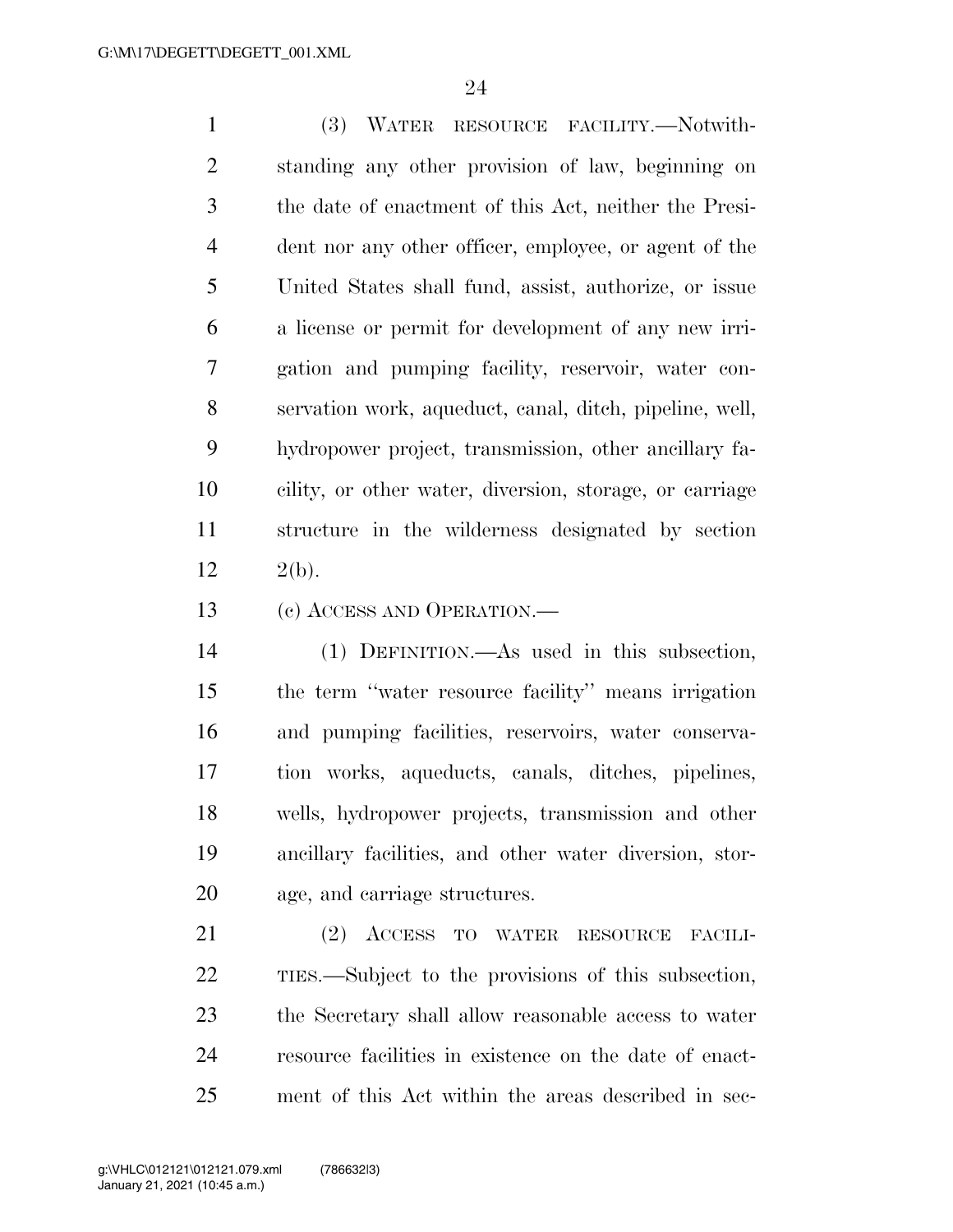tions 2(b) and 2(c), including motorized access where necessary and customarily employed on routes existing as of the date of enactment of this Act.

 (3) ACCESS ROUTES.—Existing access routes within such areas customarily employed as of the date of enactment of this Act may be used, main- tained, repaired, and replaced to the extent nec- essary to maintain their present function, design, and serviceable operation, so long as such activities have no increased adverse impacts on the resources and values of the areas described in sections 2(b) and 2(c) than existed as of the date of enactment of this Act.

14 (4) USE OF WATER RESOURCE FACILITIES. Subject to the provisions of this subsection and sub- section (a)(4), the Secretary shall allow water re- source facilities existing on the date of enactment of 18 this Act within areas described in sections 2(b) and 2(c) to be used, operated, maintained, repaired, and replaced to the extent necessary for the continued exercise, in accordance with Colorado State law, of vested water rights adjudicated for use in connection with such facilities by a court of competent jurisdic- tion prior to the date of enactment of this Act. The impact of an existing facility on the water resources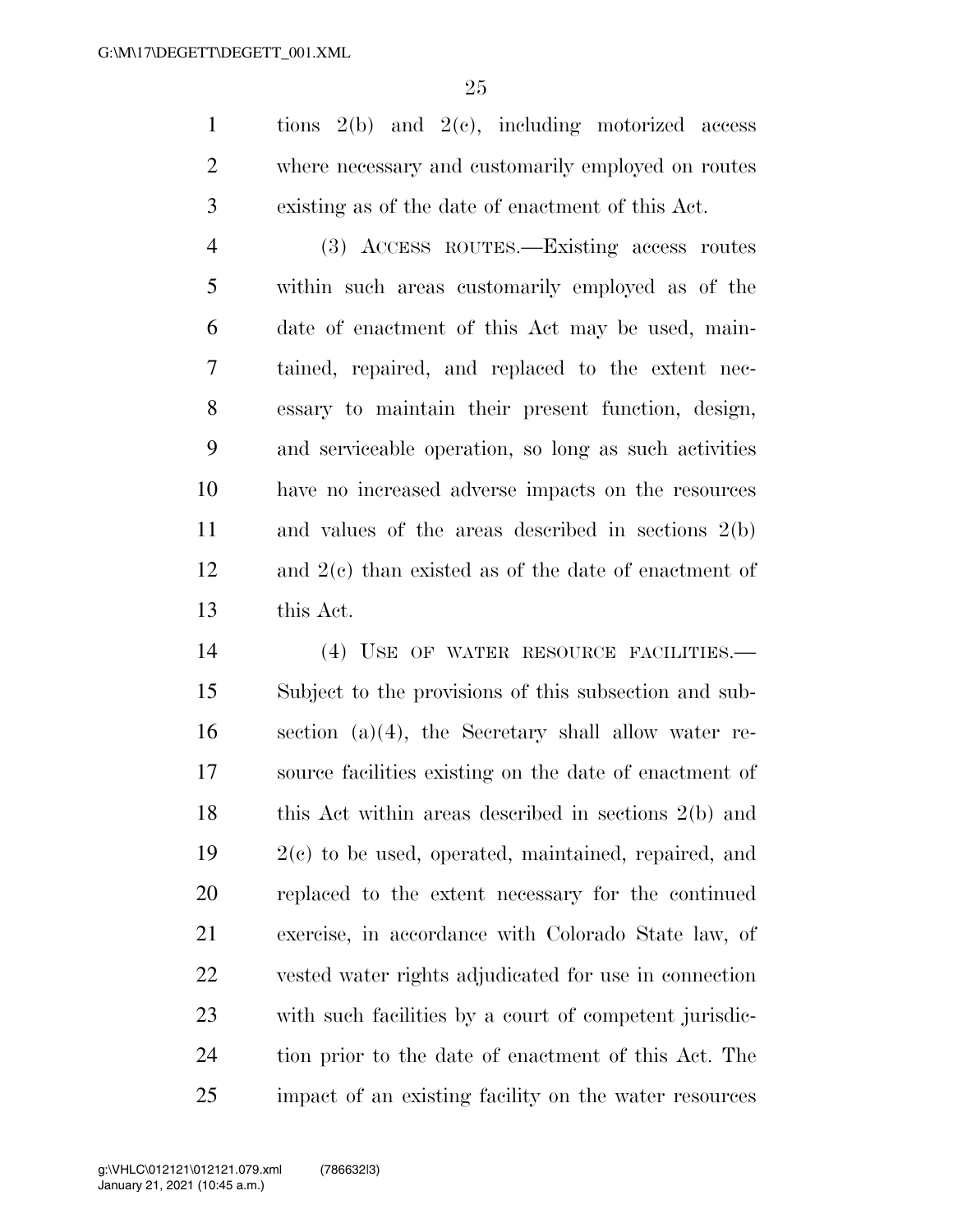and values of the area shall not be increased as a result of changes in the adjudicated type of use of such facility as of the date of enactment of this Act. (5) REPAIR AND MAINTENANCE.—Water re- source facilities, and access routes serving such fa- cilities, existing within the areas described in sec- tions 2(b) and 2(c) on the date of enactment of this Act shall be maintained and repaired when and to the extent necessary to prevent increased adverse impacts on the resources and values of the areas de-11 sections 2(b) and 2(c).

### **SEC. 5. SENSE OF CONGRESS.**

 It is the sense of Congress that military aviation training on Federal public lands in Colorado, including the training conducted at the High-Altitude Army National Guard Aviation Training Site, is critical to the national security of the United States and the readiness of the Armed Forces.